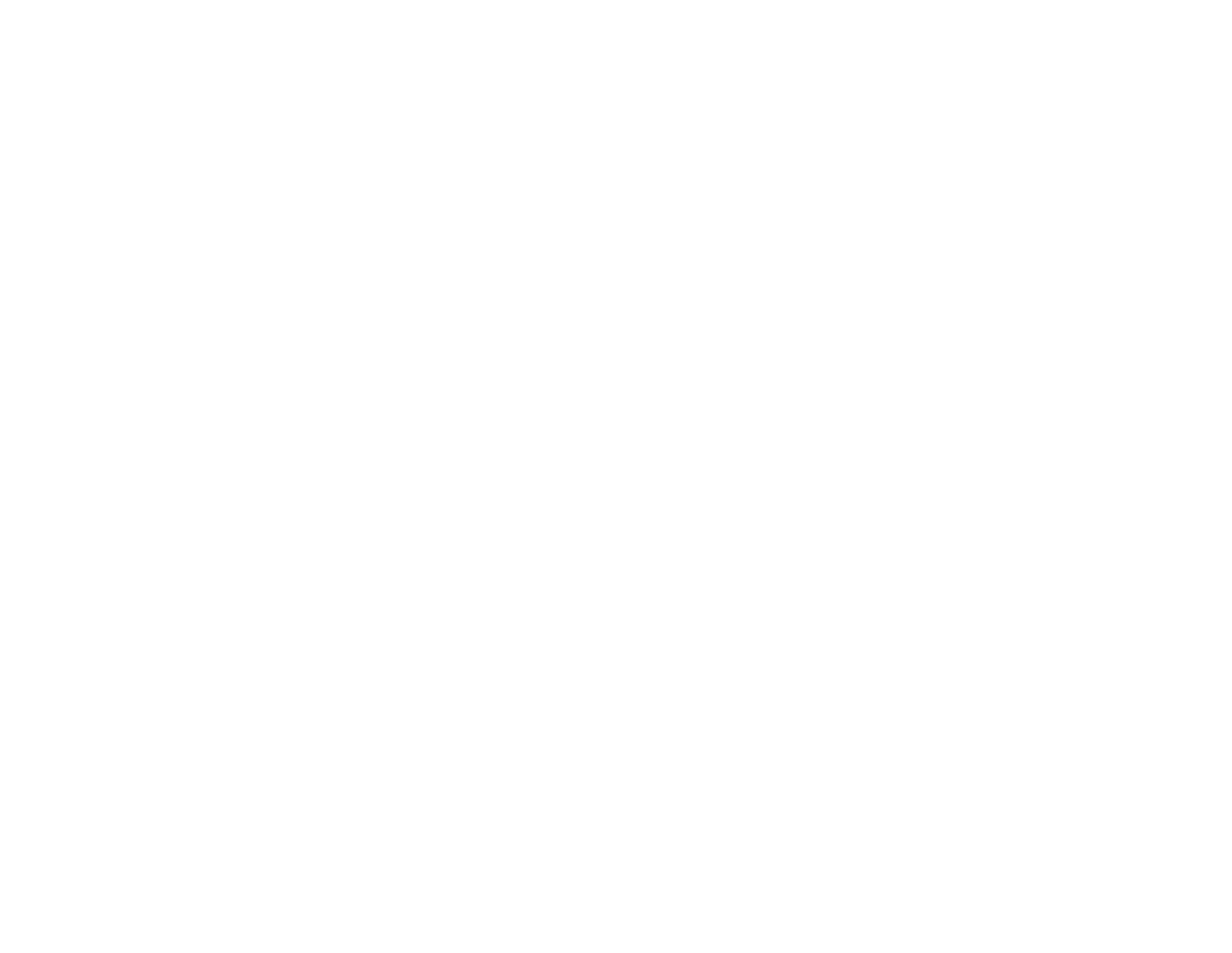# **Madison Academy Balance Sheet**

**As of December 31, 2014**

#### **ASSETS**

```
 Current Assets
```

| <b>Bank Accounts</b>                              |                  |
|---------------------------------------------------|------------------|
| 11-2-101-000 Operating Account                    | 333,852.27       |
| 11-2-101-001 Petty Cash                           | 366.17           |
| 11-2-101-003 Payroll                              | 47.18            |
| 11-2-101-AAAA-0003 Clearing (deleted)             | 0.00             |
| <b>Total Bank Accounts</b>                        | \$<br>334,265.62 |
| <b>Accounts Receivable</b>                        |                  |
| 11-2-141-000 Local AR                             | 585.00           |
| 11-2-141-002 Federal AR                           | 0.00             |
| 11-2-141-AAAA-0002 Accounts Receivable TRG        | 0.00             |
| 11-2-141-AAAA-0005 ARRA IDEA Receivable           | 0.00             |
| <b>Total Accounts Receivable</b>                  | \$<br>585.00     |
| <b>Other Current Assets</b>                       |                  |
| 11-2-141-0001 Local AR                            | 0.00             |
| 11-2-141-0002 Federal AR                          | 180.00           |
| 11-2-141-001 State AR                             | 991.70           |
| 11-2-141-AAAA-0000 31A At Risk Receivable         | 0.00             |
| 11-2-141-AAAA-0003 A/R Hanley                     | 0.00             |
| 11-2-181 Investments                              | 248,819.41       |
| 11-2-192-000 Prepaid Payroll                      | $-1,513.94$      |
| 11-2-192-001 Prepaid Expenses                     | 97,990.71        |
| <b>Credit Card Receivables</b>                    | 0.00             |
| <b>Total Other current assets</b>                 | \$<br>346,467.88 |
| <b>Total Current Assets</b>                       | \$<br>681,318.50 |
| <b>Fixed Assets</b>                               |                  |
| 91-2-221-000 Buildings                            | 10,268,209.36    |
| 91-2-241-000 Furniture & Fixtures                 | 490,104.66       |
| 91-2-241-001 Computers                            | 303,252.18       |
| 91-2-241-AAAA Loan Issuance Costs                 | 785,661.84       |
| <b>Total Fixed Assets</b>                         | \$11,847,228.04  |
| <b>Other Assets</b>                               |                  |
| 11-2-242-AAAA-0000 Accumulated Depreciation       | $-1,136,842.00$  |
| 31-2-101 Cash - DSF                               | 1,022,865.63     |
| 92-2-304-000 Amount to Provide for Long Term Debt | 10,909,142.00    |
| <b>Total Other Assets</b>                         | \$10,795,165.63  |
| <b>TOTAL ASSETS</b>                               | \$23,323,712.17  |
|                                                   |                  |

**Page 1 of 2**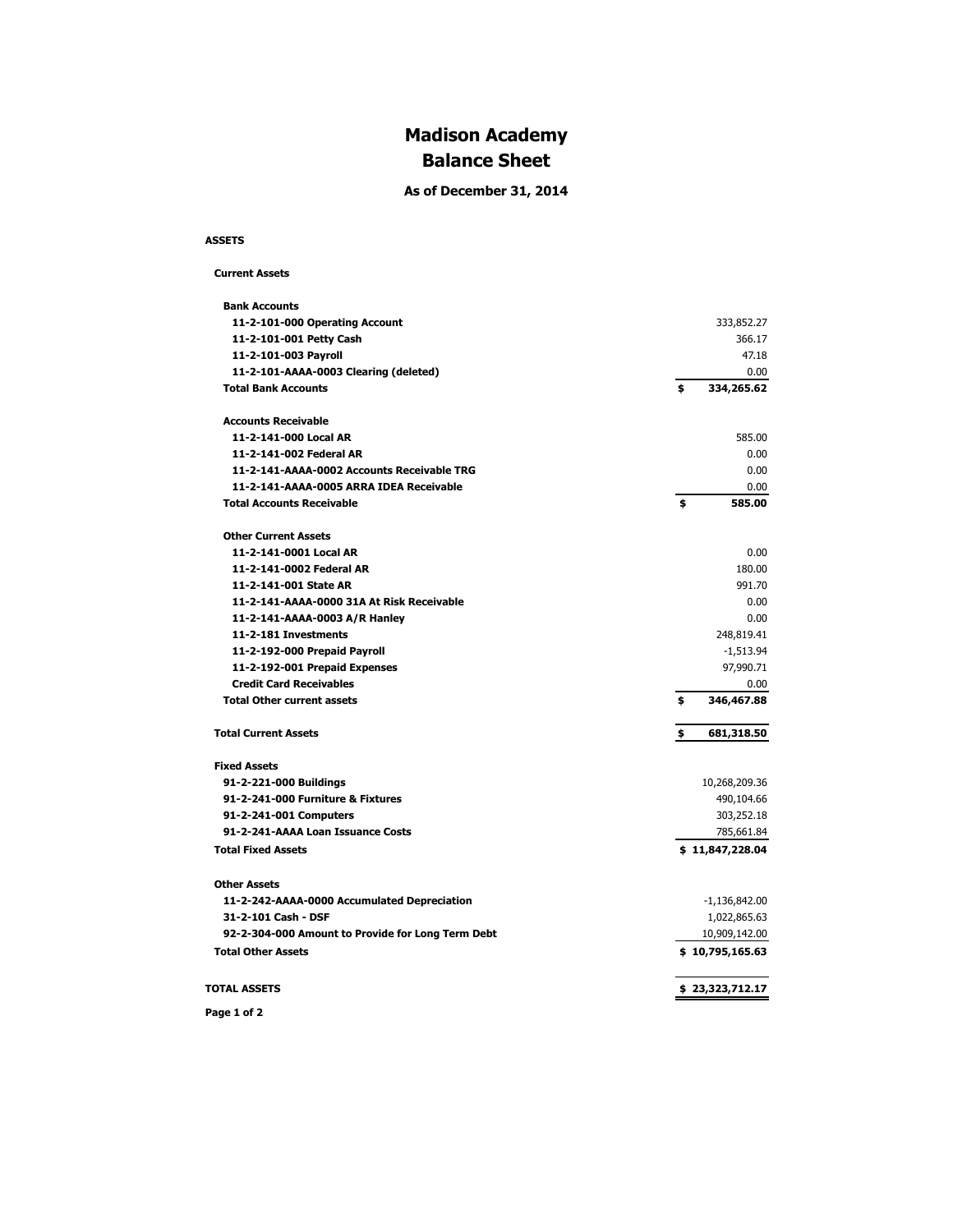# **Madison Academy Balance Sheet**

**As of December 31, 2014**

#### **LIABILITIES AND EQUITY**

#### **Current Liabilities**

| <b>Accounts Payable</b>                          |                    |
|--------------------------------------------------|--------------------|
| 11-2-402-000 Accounts Payable                    | 244,061.58         |
| <b>Total Accounts Payable</b>                    | \$<br>244,061.58   |
| <b>Other Current Liabilities</b>                 |                    |
| 11-2-402-AAAA-0001 A/P Audit Adj                 | 0.00               |
| 11-2-407-000 Cash Flow Loan                      | 450,000.00         |
| 11-2-451-000 Accrued Payroll/Tax                 | 1,304.00           |
| 11-2-451-AAAA-0001 Accrued Payroll Tax (deleted) | 0.00               |
| 11-2-461-001 Accrued Expenses                    | $-2,486.75$        |
| 11-2-461-002 Accrued Management Fees             | 58,921.67          |
| 11-2-461-003 Accrued Oversite Fees               | 29.99              |
| 11-2-471-000 Deferred Revenue                    | 108,138.04         |
| 31-2-407-000 Due to other Govts                  | 1,022,865.63       |
| <b>Due to MPSERS</b>                             | 490.16             |
| <b>Federal Withholding</b>                       | $-31.90$           |
| <b>FICA Withholding</b>                          | 0.00               |
| <b>Net Payroll- Darnell and Meyering</b>         | 7,449.66           |
| <b>Payroll Taxes</b>                             | 0.00               |
| <b>State Withholding</b>                         | 439.08             |
| <b>Unemployment Withholding</b>                  | $-1,256.49$        |
| <b>Total Other Current Liabilities</b>           | \$1,645,863.09     |
| <b>Total Current Liabilities</b>                 | 1,889,924.67<br>\$ |
| <b>Long-Term Liabilities</b>                     |                    |
| 92-2-571-000 Lease #1                            | 0.00               |
| 92-2-571-001 Lease #2                            | 0.00               |
| 92-2-571-002 Lease #3                            | 64,142.00          |
| 92-2-571-003 Lease #4                            | 0.00               |
| 92-2-571-004 Portables #1                        | 0.00               |
| 92-2-571-005 Portables #2                        | 0.00               |
| 92-2-571-006 Note Payable TRG                    | 0.00               |
| 92-2-571-007 Note Payable John & Paul            | 0.00               |
| 92-2-571-008 Long Term Debt                      | 10,845,000.00      |
| <b>Total Long-Term Liabilities</b>               | \$10,909,142.00    |
| <b>Total Liabilities</b>                         | \$12,799,066.67    |
|                                                  |                    |
| <b>Equity</b>                                    |                    |
| 11-2-741-000 Fund Balance                        | 997,449.50         |
| 91-2-761-000 Investment in General Fixed Assets  | 10,710,385.15      |
| <b>Opening Bal Equity</b>                        | 0.00               |
| <b>Net Income</b>                                | $-1,183,189.15$    |
| <b>Total Equity</b>                              | \$10,524,645.50    |
| TOTAL LIABILITIES AND EQUITY                     | \$23,323,712.17    |
| Page 2 of 2                                      |                    |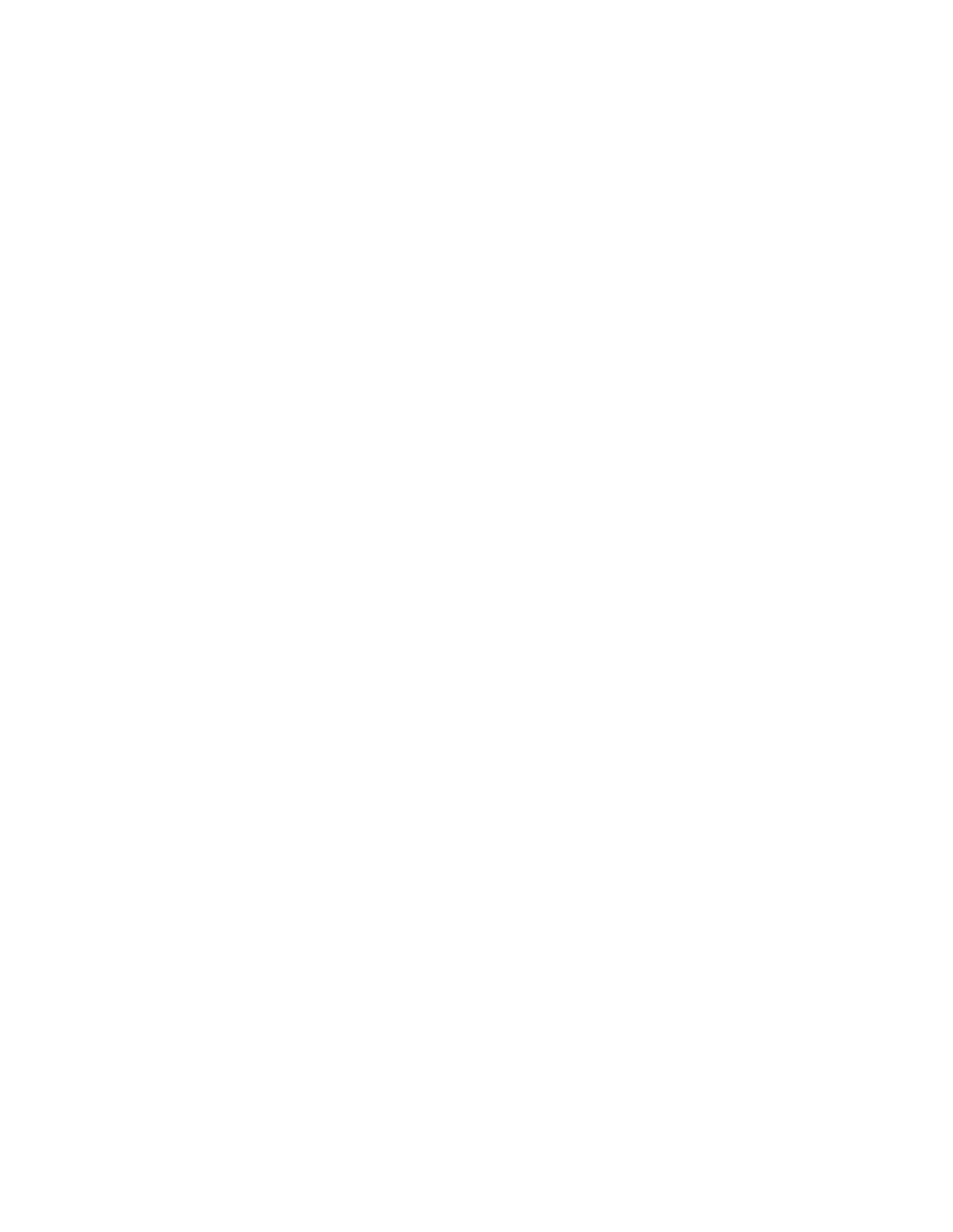|                                       | <b>Actual</b>         | <b>Budget</b>   | <b>Amended Budget</b> |
|---------------------------------------|-----------------------|-----------------|-----------------------|
| <b>Income</b>                         |                       |                 |                       |
| 11-0-172-000 Uniform Revenue          | 3,668.57              | 17,000.00       | 5,000.00              |
| 11-0-181-000 Afterschool Student Care | 660.00                | 0.00            | 3,000.00              |
| 11-0-199-000 Miscellaneous Income     | 5,167.98              | 9,000.00        | 9,000.00              |
| 11-0-199-001 Fundraising Income       | 0.00                  | 3,500.00        | 0.00                  |
| 11-0-199-002 Student Activities       | 0.00                  | 2,000.00        | 0.00                  |
| 11-0-199-003 Bay Mills Grant          | 5,269.85              | 2,000.00        | 2,000.00              |
| 11-0-199-006 ERate Income             | 0.00                  | 3,000.00        | 3,000.00              |
| 11-0-199-007 Transportation Income    | 3,620.35              | 18,000.00       | 8,000.00              |
| 11-0-199-008 Athletics Income         | 3,252.63              | 10,000.00       | 6,000.00              |
| 11-0-311-010 State Aid                | 1,719,280.90          | 6,110,937.00    | 6,183,947.00          |
| 11-0-312-010 Preschool                | 0.00                  | 159,806.00      | 174,363.00            |
| 11-0-312-020 31A At Risk              | 56,255.71             | 201,833.00      | 201,833.00            |
| 11-0-312-020-1 31A Carry Over         | 0.00                  | 108,138.00      | 108,138.00            |
| 11-0-312-120- State Special Ed        | 18,547.38             | 0.00            | 0.00                  |
| 11-0-414-140 Title I                  | 0.00                  | 226,934.00      | 246,607.00            |
| 11-0-414-210 Title II                 | 0.00                  | 4,151.00        | 10,077.00             |
| 11-0-417-120 IDEA                     | 0.00                  | 158,116.00      | 158,116.00            |
| 11-0-519-000 Special Ed Act18         | 9,323.63              | 26,000.00       | 26,000.00             |
| 25-0-161-110 Student Lunch Income     | 1,700.45              | 25,000.00       | 25,000.00             |
| 25-0-312-110 State Food Income        | 1,729.74              | 5,589.00        | 5,589.00              |
| 25-0-414-110 Federal Food Income      | 20,600.65             | 168,000.00      | 168,000.00            |
| <b>Total Income</b>                   | \$<br>1,849,077.84 \$ | 7,259,004.00 \$ | 7,343,670.00          |
| <b>Gross Profit</b>                   | \$<br>1,849,077.84 \$ | 7,259,004.00 \$ | 7,343,670.00          |

**Page 1 of 10**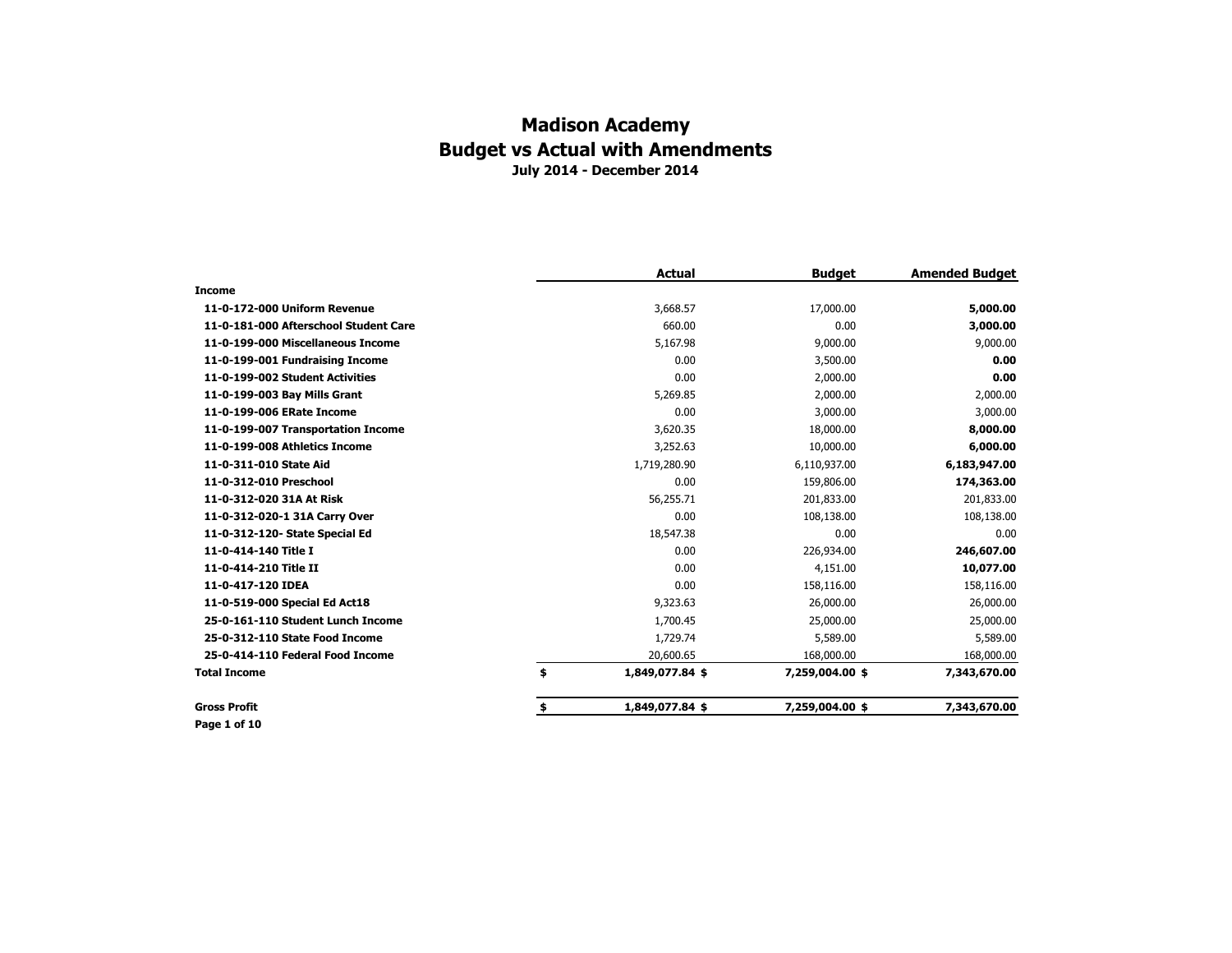| <b>Expenses</b>                               | <b>Actual</b>       | <b>Budget</b>   | <b>Amended Budget</b> |
|-----------------------------------------------|---------------------|-----------------|-----------------------|
| 11-1-111 Elementary                           |                     |                 |                       |
| 3110-1240-101-000 Teacher Salaries            | 392,854.81          | 529,167.00      | 501,084.00            |
| 3110-1240-101-001 Shared Services             | 247,961.86          | 989,527.00      | 989,527.00            |
| 3110-1870-101-000 Substitute Teachers         | 13,474.91           | 52,000.00       | 52,000.00             |
| 3110-2120-101-000 Life/Disability             | 4,528.28            | 22,780.00       | 22,359.00             |
| 3110-2130-101-000 Health                      | 193,536.70          | 116,960.00      | 112,585.00            |
| 3110-2130-101-001 Shared Service Health       | $-8,978.73$         | 155,000.00      | 159,375.00            |
| 3110-2820-101-000 401K                        | 1,617.17            | 121,496.00      | 119,249.00            |
| 3110-2830-101-000 FICA                        | 30,166.26           | 116,180.00      | 38,333.00             |
| 3110-2830-101-001 Shared Service FICA         | 18,282.06           | 0.00            | 75,699.00             |
| 3110-2840-101-000 WC                          | 0.00                | 7,593.00        | 7,453.00              |
| 3110-2850-101-000 Unemployment                | 6,154.38            | 75,000.00       | 30,000.00             |
| 3110-2850-101-001 Shared Service Unemployment | 3,955.85            | 0.00            | 45,000.00             |
| 3110-601-000 Accelerated Math/Reader          | 0.00                | 0.00            | 11,500.00             |
| 3190-101-000 Contracted Substitutes           | 1,956.93            | 0.00            | 0.00                  |
| 3220-101-000 Workshops                        | 415.00              | 2,000.00        | 2,000.00              |
| 5110-101-000 Teaching Supplies                | 4,950.33            | 8,000.00        | 8,000.00              |
| 5110-101-001 Teaching Supplies Shared Service | 0.00                | 150,000.00      | 0.00                  |
| 5210-101-000 Textbooks                        | 9,088.83            | 8,000.00        | 9,500.00              |
| 7910-101-002 Uniforms                         | 3,142.59            | 18,000.00       | 5,000.00              |
| 7910-101-003 Miscellaneous                    | 571.69              | 1,000.00        | 1,000.00              |
| 7910-101-004 Shared Service Expense           | 75,000.06           | 0.00            | 150,000.00            |
| Total 11-1-111 Elementary                     | \$<br>998,678.98 \$ | 2,372,703.00 \$ | 2,339,664.00          |
| Page 2 of 10                                  |                     |                 |                       |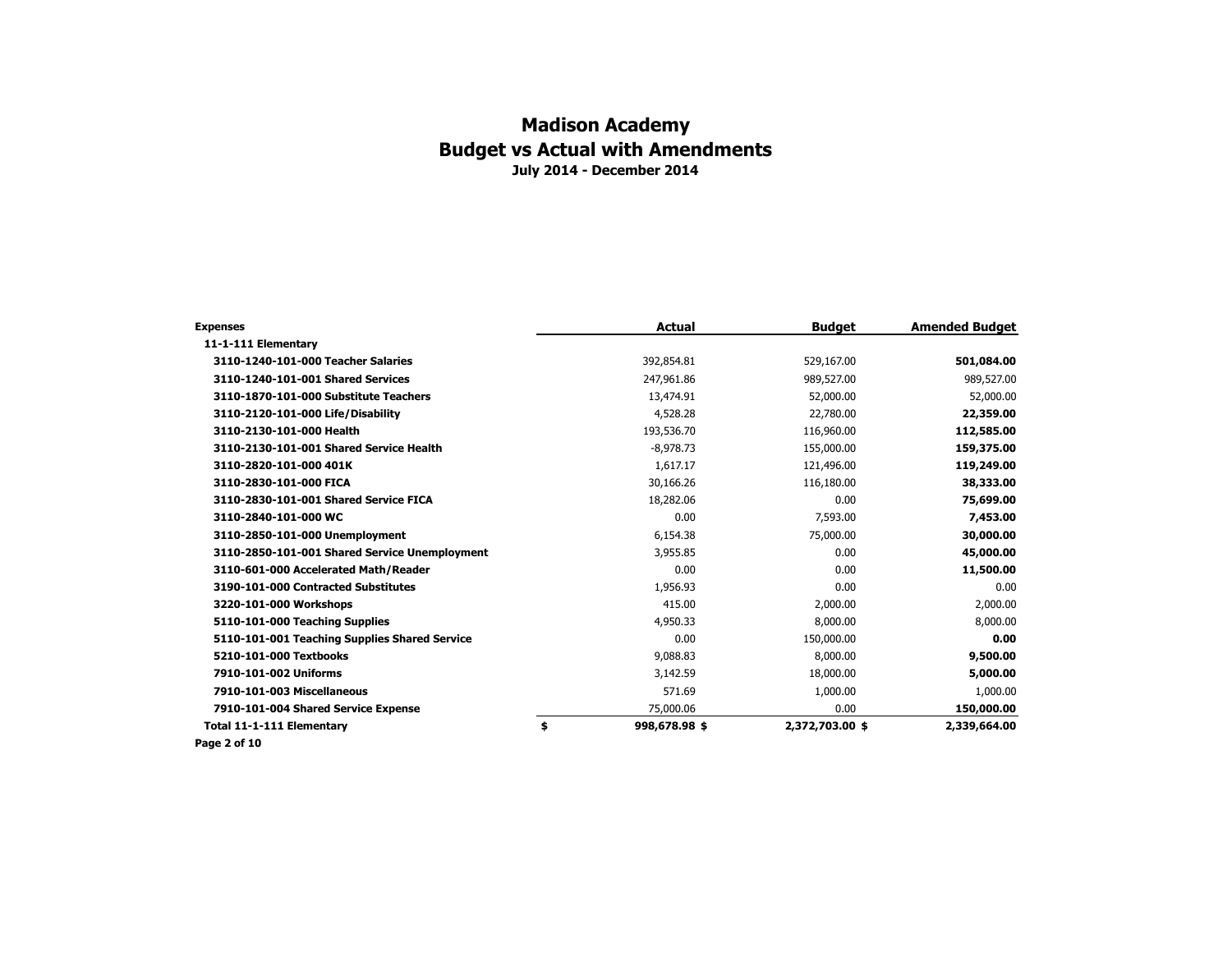# **Madison Academy Budget vs Actual with Amendments**

**July 2014 - December 2014**

|                                              | <b>Actual</b>       | <b>Budget</b> | <b>Amended Budget</b> |
|----------------------------------------------|---------------------|---------------|-----------------------|
| 11-1-113 High School                         |                     |               |                       |
| 3110-1240-101-000 Teacher Salaries           | 186,505.55          | 406,916.00    | 262,093.00            |
| 3110-2120-101-000 Life/Disability            | 6,094.08            | 6,104.00      | 3,931.00              |
| 3110-2130-101-000 Health                     | 1,330.11            | 76,406.00     | 54,031.00             |
| 3110-2820-101-000 401K                       | 0.00                | 32,553.00     | 20,967.00             |
| 3110-2830-101-000 FICA                       | 14,097.45           | 31,129.00     | 20,050.00             |
| 3110-2840-101-000 Workers Comp               | 0.00                | 2,035.00      | 1,310.00              |
| 3110-2850-101-000 Unemployment Comp          | 3,795.65            | 12,000.00     | 12,000.00             |
| 3110-601-000 Title I Student Assessments     | 0.00                | 0.00          | 8,886.00              |
| 3110-601-001 Title I On-Line Credit Recovery | 0.00                | 0.00          | 7,000.00              |
| 5110-101-000 Teaching Supplies               | 2,538.27            | 6,000.00      | 6,000.00              |
| 5110-101-001 Online Class Fee                | 3,824.00            | 5,000.00      | 5,000.00              |
| 5110-601-000 Title I Math/Reading Supplies   | 0.00                | 0.00          | 3,301.00              |
| 5210-101-000 Textbooks                       | 1,694.97            | 1,000.00      | 2,000.00              |
| 7910-101-000 Miscellaneous                   | 300.00              | 500.00        | 500.00                |
| Total 11-1-113 High School                   | \$<br>220,180.08 \$ | 579,643.00 \$ | 407,069.00            |
| 11-1-118 Preschool                           |                     |               |                       |
| 3110-1240-343-000 GSRP Salary                | 32,815.77           | 81,905.00     | 76,905.00             |
| 3110-2120-343-000 GSRP Life/Disability       | 192.72              | 1,420.00      | 1,420.00              |
| 3110-2130-343-000 Health Care                | $-4,118.15$         | 36,335.00     | 36,335.00             |
| 3110-2820-343-000 GSRP 401K                  | 0.00                | 6,152.00      | 6,152.00              |
| 3110-2830-343-000 FICA                       | 2,266.61            | 5,883.00      | 5,883.00              |
| 3110-2840-343-000 GSRP Workers Comp          | 0.00                | 180.00        | 180.00                |
| 3110-2850-343-000 Unemployment GSRP          | 1,010.35            | 4,694.00      | 4,694.00              |
| 3110-343-000 GSRP Substitutes                | 0.00                | 2,000.00      | 2,000.00              |
| 3110-343-000 Preschool Field Trip            | 250.00              | 0.00          | 0.00                  |
| 3190-1250-343-000 GSRP GISD Oversight        | 0.00                | 11,600.00     | 0.00                  |
| 3220-343-000 GSRP Workshops                  | 180.00              | 0.00          | 0.00                  |
| 4210-343-000 GSRP Rent                       | 0.00                | 7,697.00      | 19,209.00             |
| 5110-343-000 GSRP Teaching Supplies          | 4,850.81            | 13,293.00     | 13,293.00             |
| 6420-343-000 GSRP Capital Outlay             | 0.00                | 2,671.00      | 2,671.00              |
| 7410-343-000 Dues/Fees                       | 0.00                | 620.00        | 620.00                |
| 7910-343-000 Pre-K Snacks                    | 417.50              | 0.00          | 0.00                  |
| Total 11-1-118 Preschool                     | \$<br>37,865.61 \$  | 174,450.00 \$ | 169,362.00            |
| Page 3 of 10                                 |                     |               |                       |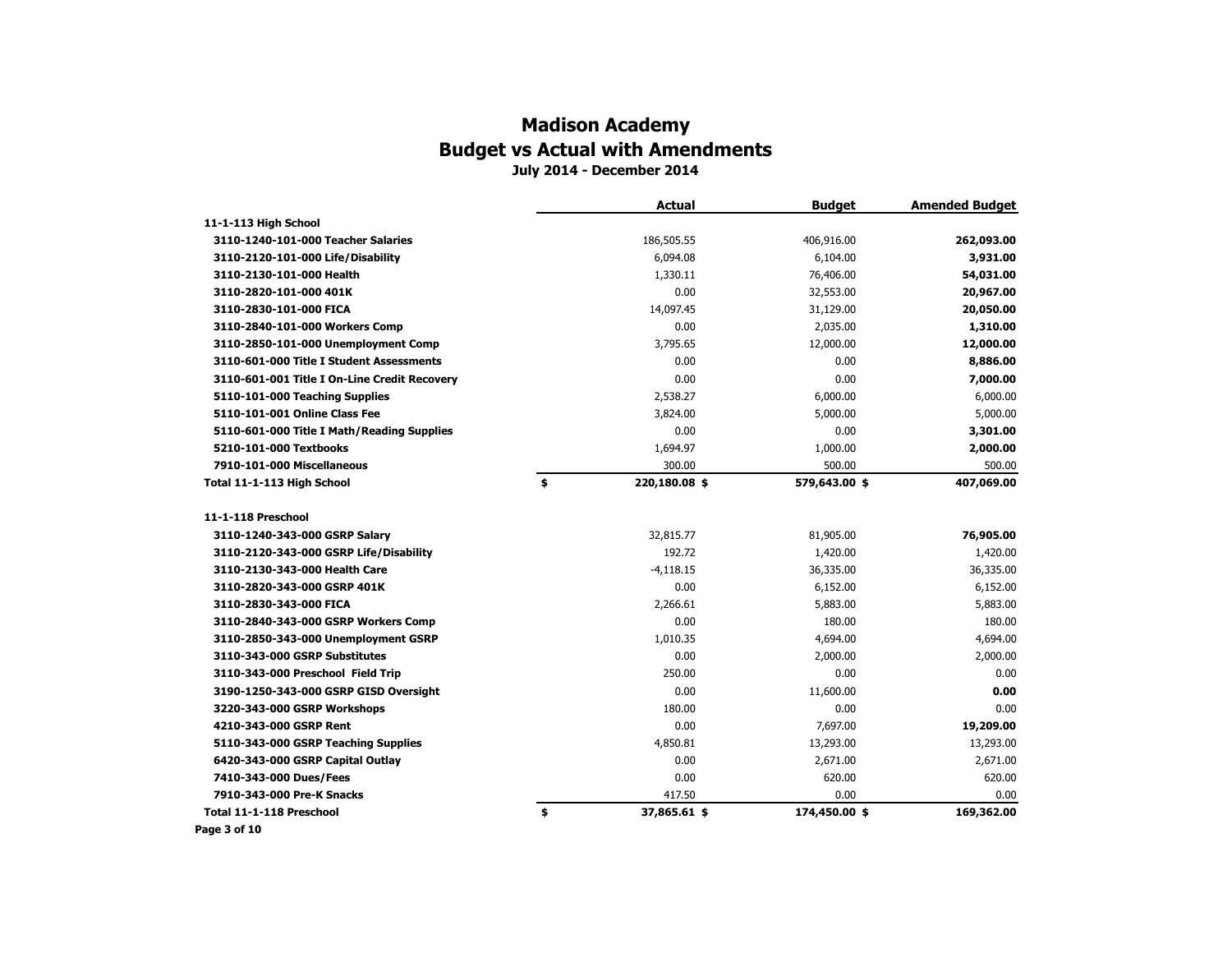|                                             | <b>Actual</b>       | <b>Budget</b> | <b>Amended Budget</b> |
|---------------------------------------------|---------------------|---------------|-----------------------|
| 11-1-119 Basic Program- Summer School       |                     |               |                       |
| 5110-306-000 31A Summer School              | 506.97              | 50,000.00     | 50,000.00             |
| Total 11-1-119 Basic Program- Summer School | \$<br>506.97 \$     | 50,000.00 \$  | 50,000.00             |
| 11-1-122 Special Education                  |                     |               |                       |
| 3110-1240-101-000 Special Ed Salaries       | 31,612.05           | 73,000.00     | 73,000.00             |
| 3110-1240-801-000 Special Ed IDEA Salaries  | 57,146.90           | 110,331.00    | 110,331.00            |
| 3110-2120-101-000 Life/Disability           | 218.40              | 1,095.00      | 1,095.00              |
| 3110-2120-801-000 Life/Disability IDEA      | 112.63              | 1,655.00      | 1,655.00              |
| 3110-2130-101-000 Health                    | 9,759.53            | 12,000.00     | 12,000.00             |
| 3110-2130-801-000 Health IDEA               | $-1,410.33$         | 20,375.00     | 20,375.00             |
| 3110-2820-101-000 401K                      | 0.00                | 5,840.00      | 5,840.00              |
| 3110-2820-801-000 401K IDEA                 | 0.00                | 8,826.00      | 8,826.00              |
| 3110-2830-101-000 FICA                      | 2,342.76            | 5,585.00      | 5,585.00              |
| 3110-2830-801-000 FICA IDEA                 | 4,287,70            | 8,440,00      | 8,440.00              |
| 3110-2840-101-000 WC                        | 0.00                | 917.00        | 917.00                |
| 3110-2850-101-000 Unemployment              | 1,621.96            | 3,000.00      | 3,000.00              |
| 3110-2850-801-000 IDEA Unemployment         | 0.00                | 3,000.00      | 3,000.00              |
| 3190-101-000 Contracted Services            | 34,523.61           | 110,000.00    | 70,000.00             |
| 5110-101-000 Special Ed Supplies            | 62.00               | 27,000.00     | 2,000.00              |
| <b>Total 11-1-122 Special Education</b>     | \$<br>140,277.21 \$ | 391,064.00 \$ | 326,064.00            |
| Page 4 of 10                                |                     |               |                       |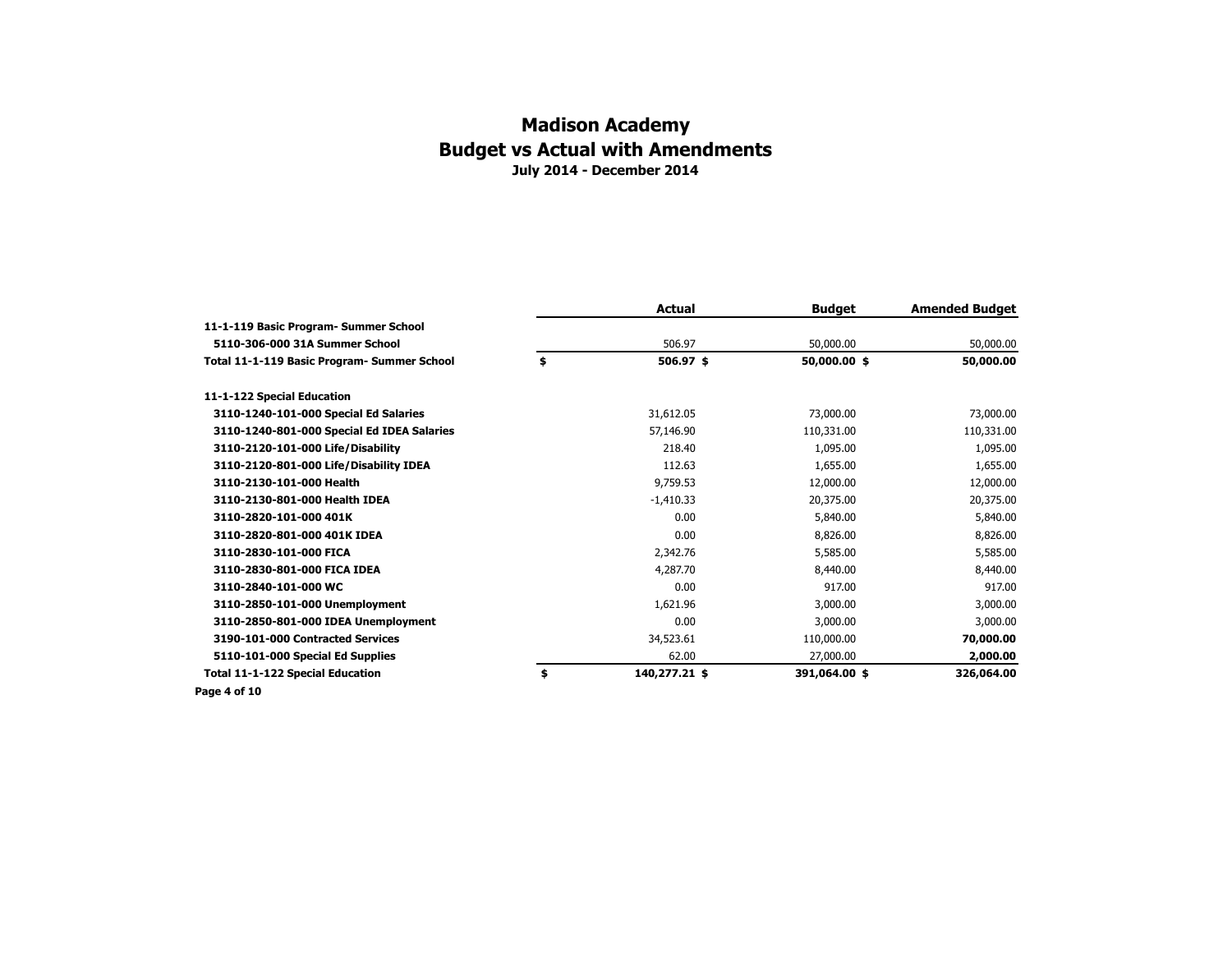|                                              | <b>Actual</b>       | <b>Budget</b> | <b>Amended Budget</b> |
|----------------------------------------------|---------------------|---------------|-----------------------|
| 11-1-125 Compensatory Education              |                     |               |                       |
| 3110-1240-601-000 Title 1 Salaries           | 69,877.84           | 139,030.00    | 139,030.00            |
| 3110-1630-306-000 Parapro Salaries 31A       | 66,077.84           | 106,930.00    | 176,834.00            |
| 3110-2120-306-000 Life/Disability 31A        | 244.08              | 1,604.00      | 2,653.00              |
| 3110-2120-601-000 Life/Disability Title I    | 105.18              | 2,085.00      | 2,085.00              |
| 3110-2130-306-000 Health 31A                 | 3,656.00            | 24,750.00     | 35,125.00             |
| 3110-2130-601-000 Health Title I             | $-6,139.80$         | 36,000.00     | 36,750.00             |
| 3110-2820-306-000 401K 31A                   | 0.00                | 8,554.00      | 14,147.00             |
| 3110-2820-601-000 401K Title I               | 0.00                | 11,122.00     | 11,122.00             |
| 3110-2830-306-000 FICA 31A                   | 5,054.81            | 8,180.00      | 13,528.00             |
| 3110-2830-601-000 FICA Title I               | 5,008.86            | 10,636.00     | 10,636.00             |
| 3110-2850-306-000 Unemployment 31A           | 883.62              | 3,700.00      | 4,500.00              |
| 3110-2850-601-000 Unemployment Title I       | 0.00                | 4,000.00      | 4,000.00              |
| 5110-601-000 Supplies - Title I              | 0.00                | 11,811.00     | 0.00                  |
| 5110-601-016 Title I Accelerated Math/Reader | 0.00                | 11,500.00     | 0.00                  |
| 6410-306-000 Tech Supplies 31A               | 0.00                | 23,395.00     | 13,185.00             |
| Total 11-1-125 Compensatory Education        | \$<br>144,768.43 \$ | 403,297.00 \$ | 463,595.00            |
| 11-1-216 Social Worker                       |                     |               |                       |
| 3130-1440-306-000 Social Worker 31A Salary   | 13,812.54           | 28,000.00     | 28,000.00             |
| 3130-2120-101-000 Life/Disability            | 170.88              | 0.00          | 0.00                  |
| 3130-2120-306-000 31A Life/Disability        | 0.00                | 420.00        | 420.00                |
| 3130-2130-306-000 31A Health                 | $-1,410.33$         | 12,000.00     | 12,000.00             |
| 3130-2820-306-000 SW 401K 31A                | 0.00                | 2,240.00      | 2,240.00              |
| 3130-2830-306-000 31A FICA                   | 888.11              | 2,142.00      | 2,142.00              |
| 3130-2830-801-000 FICA IDEA                  | 84.47               | 0.00          | 0.00                  |
| 3130-2850-306-000 31A Unemp                  | 0.00                | 800.00        | 800.00                |
| Total 11-1-216 Social Worker                 | \$<br>13,545.67 \$  | 45,602.00 \$  | 45,602.00             |
| Page 5 of 10                                 |                     |               |                       |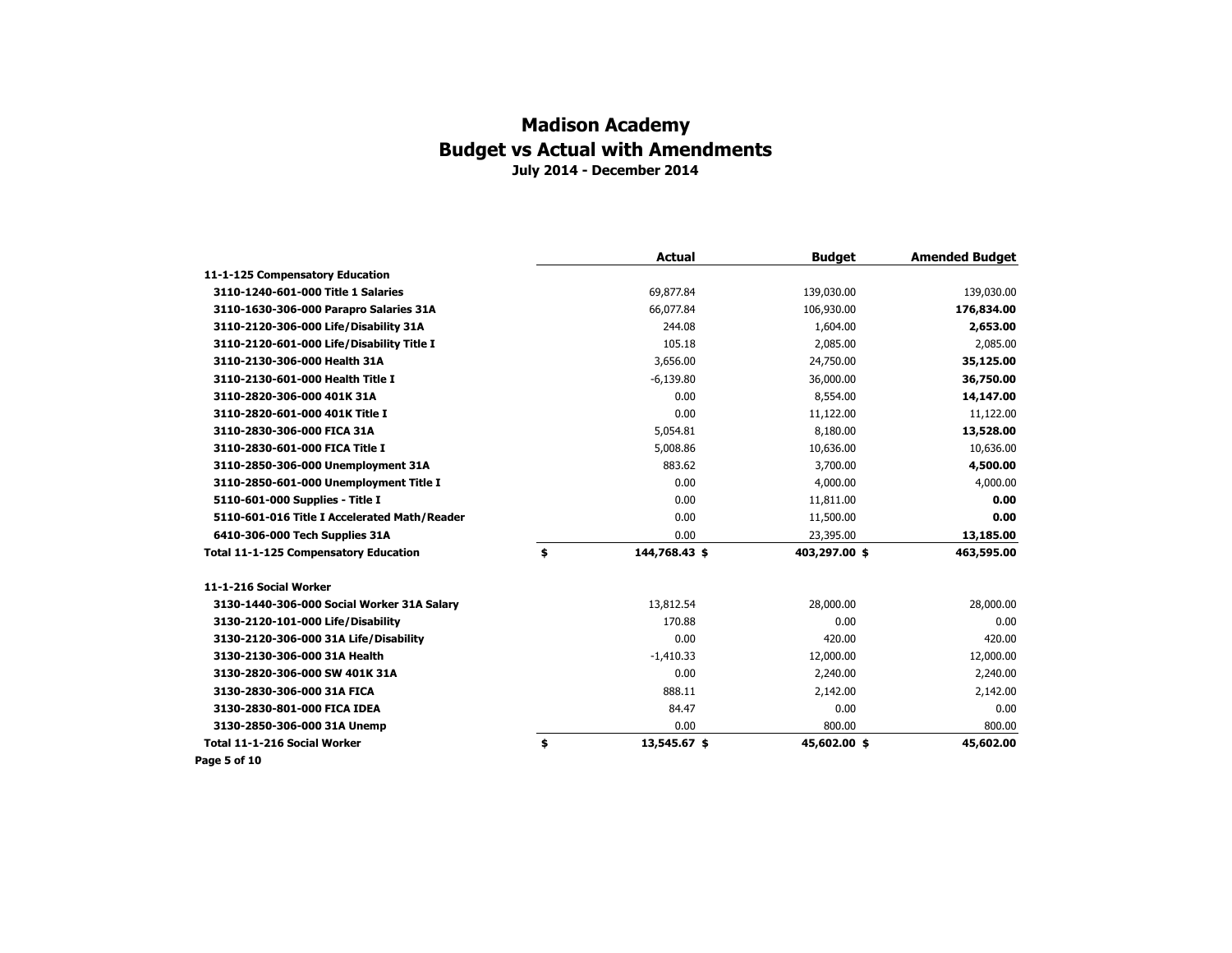|                                                      | <b>Actual</b>       | <b>Budget</b> | <b>Amended Budget</b> |
|------------------------------------------------------|---------------------|---------------|-----------------------|
| 11-1-221 Improvement of Instruction                  |                     |               |                       |
| 3220-101-000 Tuition Reimbursement                   | 2,775.00            | 10,855.00     | 5,000.00              |
| 3220-762-012 Title IIA Teach Like a Champion         | 0.00                | 0.00          | 890.00                |
| 3220-762-013 Teacher Mentoring                       | 5,421.25            | 4,151.00      | 4,151.00              |
| Total 11-1-221 Improvement of Instruction            | \$<br>8,196.25 \$   | 15,006.00 \$  | 10,041.00             |
| 11-1-225 Instruction Related Technology              |                     |               |                       |
| 3110-762-000 Title IIA Computer Lab                  | 0.00                | 0.00          | 5,036.00              |
| 5110-601-000 Title I Computer Lab                    | 0.00                | 0.00          | 11,097.00             |
| <b>Total 11-1-225 Instruction Related Technology</b> | \$<br>$0.00$ \$     | $0.00$ \$     | 16,133.00             |
| 11-1-226 Supervision and Direction                   |                     |               |                       |
| 3150-1160-343-000 GSRP Supervision                   | 0.00                | 0.00          | 5,000.00              |
| Total 11-1-226 Supervision and Direction             | \$<br>$0.00$ \$     | $0.00$ \$     | 5,000.00              |
| 11-1-227 Student Services                            |                     |               |                       |
| 3110-601-000 Students Assessments                    | 0.00                | 0.00          | 1,200.00              |
| 5110-101-000 Testing                                 | 7,823.60            | 12,000.00     | 12,000.00             |
| Total 11-1-227 Student Services                      | \$<br>7,823.60 \$   | 12,000.00 \$  | 13,200.00             |
| 11-1-231 General Administration                      |                     |               |                       |
| 3170-101-000 Attorney                                | 2,554.49            | 8,000.00      | 8,000.00              |
| 3180-101-000 Audit                                   | 15,692.00           | 14,475.00     | 16,000.00             |
| 3190-101-000 Board Secretary                         | 535.25              | 1,450.00      | 1,450.00              |
| 3510-101-000 Advertising                             | 7,298.42            | 18,000.00     | 12,000.00             |
| 7910-101-000 Background                              | 640.00              | 1,000.00      | 1,000.00              |
| <b>Total 11-1-231 General Administration</b>         | \$<br>26,720.16 \$  | 42,925.00 \$  | 38,450.00             |
| 11-1-232 Exec. Administration                        |                     |               |                       |
| 3190-101-000 Purchased ESP Management Fees           | 119,039.10          | 511,094.00    | 618,395.00            |
| 3190-101-001 Bay Mills Fees                          | 53,814.97           | 183,328.00    | 183,328.00            |
| Total 11-1-232 Exec. Administration                  | \$<br>172,854.07 \$ | 694,422.00 \$ | 801,723.00            |
| Page 6 of 10                                         |                     |               |                       |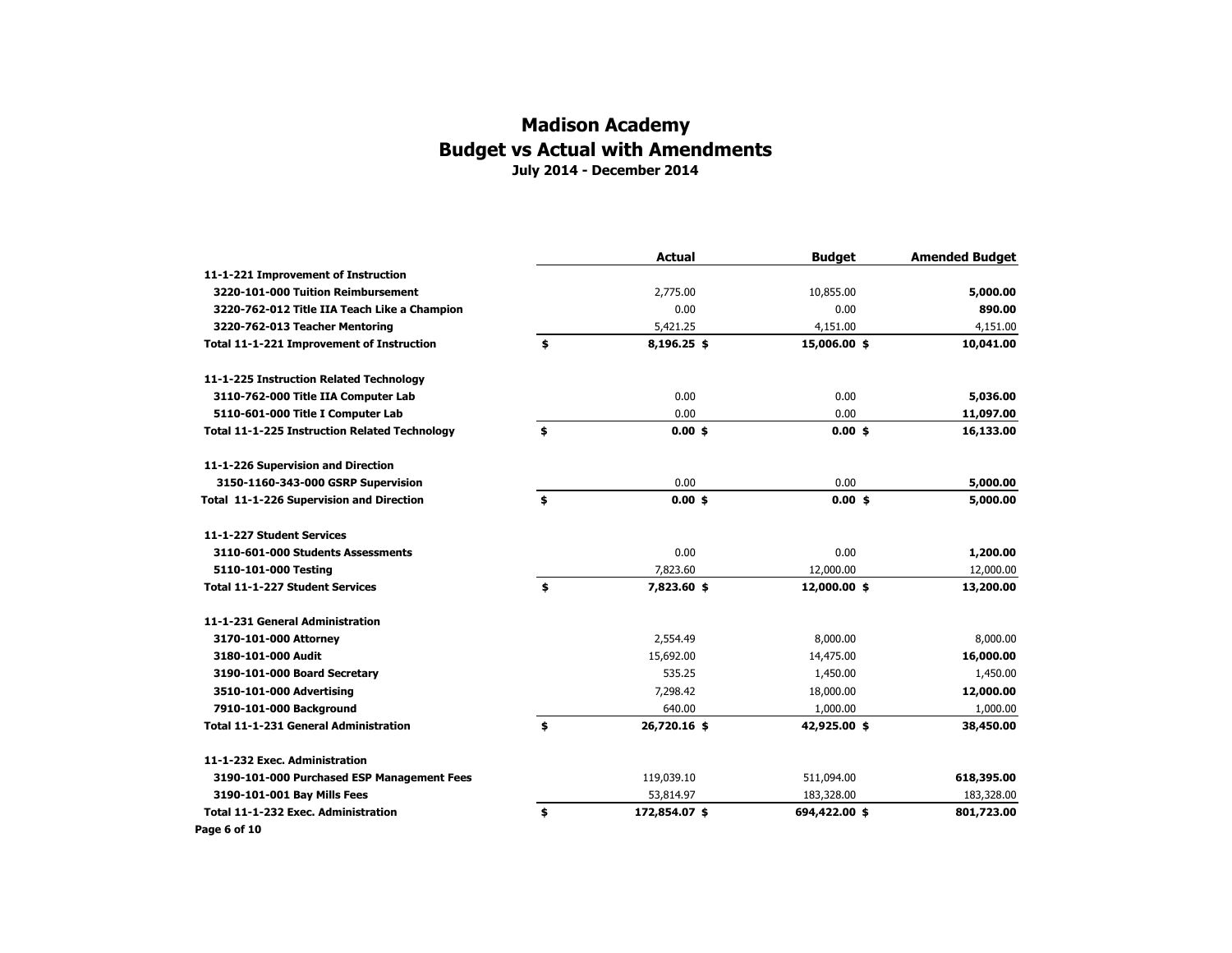|                                              | <b>Actual</b>       | <b>Budget</b> | <b>Amended Budget</b> |
|----------------------------------------------|---------------------|---------------|-----------------------|
| 11-1-241 School Administration               |                     |               |                       |
| 3150-1190-101-000 Principal & Admin Salaries | 139,688.66          | 268,198.00    | 367,993.00            |
| 3150-2120-101-000 Life/Disability            | 1,765.14            | 4,023.00      | 5,520.00              |
| 3150-2130-101-000 Health                     | 3,144.33            | 46,000.00     | 70,375.00             |
| 3150-2820-101-000 401K                       | 0.00                | 12,649.00     | 12,649.00             |
| 3150-2830-101-000 FICA                       | 10,297.97           | 20,517.00     | 28,151.00             |
| 3150-2840-101-000 WC                         | 0.00                | 1,341.00      | 1,840.00              |
| 3150-2850-101-000 Unemployment               | 0.00                | 8,500.00      | 8,500.00              |
| 3220-101-000 Workshops                       | 550.29              | 5,000.00      | 5,000.00              |
| 3430-101-000 Postage                         | 2,396.27            | 3,500.00      | 3,500.00              |
| 3610-101-000 Copying                         | 6,900.38            | 18,000.00     | 18,000.00             |
| 5910-101-000 Office Supplies                 | 3,238.88            | 5,000.00      | 5,000.00              |
| 5910-101-001 Paper Supply                    | 3,060.39            | 4,000.00      | 4,000.00              |
| 7410-101-000 Dues/Fees                       | 99.00               | 5,000.00      | 5,000.00              |
| 7910-101-000 Miscellaneous                   | 613.90              | 2,000.00      | 2,000.00              |
| Total 11-1-241 School Administration         | \$<br>171,755.21 \$ | 403,728.00 \$ | 537,528.00            |
| 11-1-259 Other Business Service              |                     |               |                       |
| 3920-101-000 General Insurance               | 10,622.20           | 31,000.00     | 31,000.00             |
| 7410-101-000 Bank Fees                       | 295.00              | 1,000.00      | 1,000.00              |
| 7410-101-001 Loan Fees                       | 200.00              | 0.00          | 0.00                  |
| <b>Total 11-1-259 Other Business Service</b> | \$<br>11,117.20 \$  | 32,000.00 \$  | 32,000.00             |
| Page 7 of 10                                 |                     |               |                       |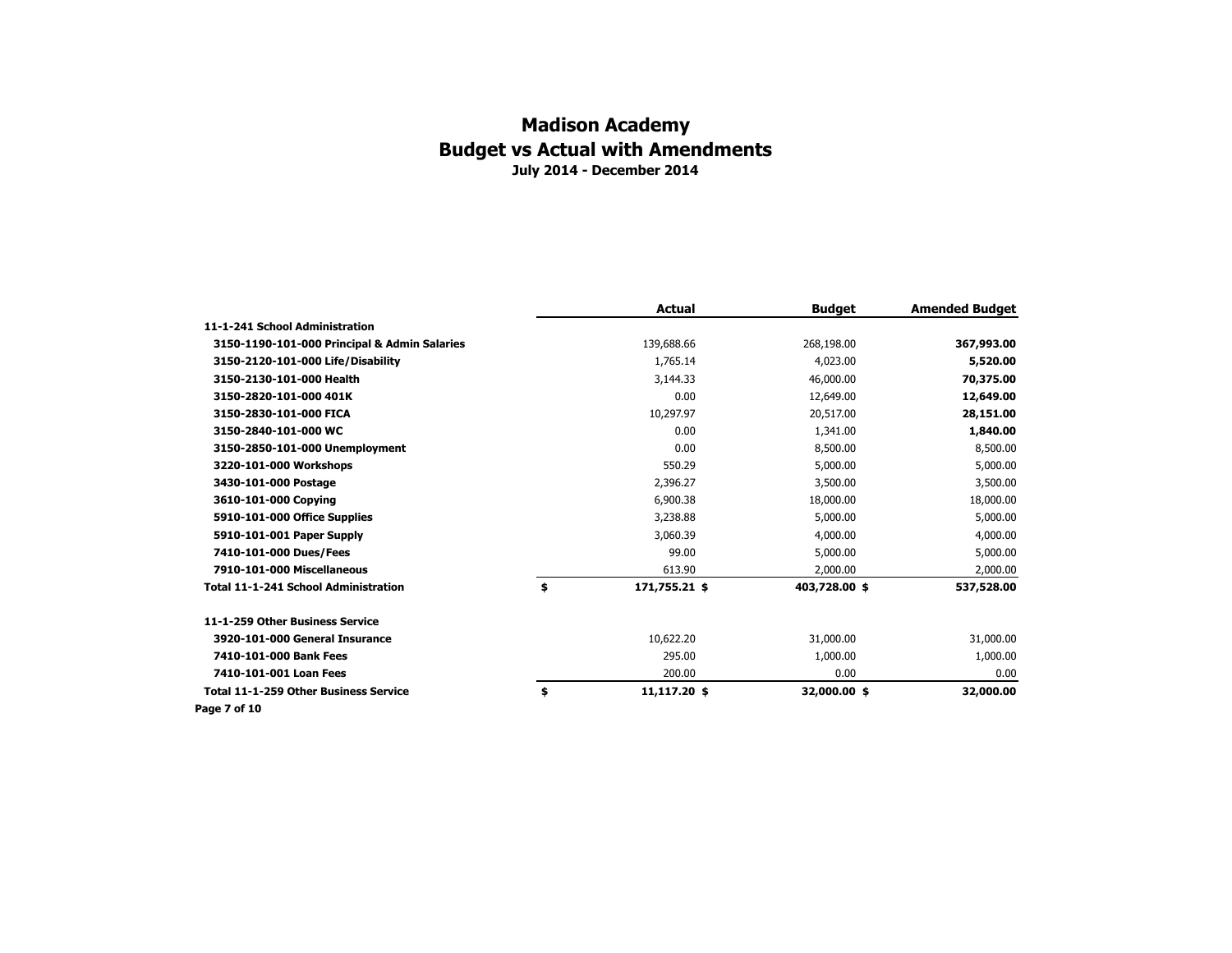# **Madison Academy Budget vs Actual with Amendments**

**July 2014 - December 2014**

|                                                    | <b>Actual</b>       | <b>Budget</b> | <b>Amended Budget</b> |
|----------------------------------------------------|---------------------|---------------|-----------------------|
| 11-1-261 Operations & Maintenance                  |                     |               |                       |
| 3150-1640-101-000 Janitor Salaries                 | 7,874.35            | 6,750.00      | 33,325.00             |
| 3150-1660-306-000 Security Salaries                | 0.00                | 27,000.00     | 0.00                  |
| 3150-2120-101-000 Life/Disability                  | 205.56              | 101.00        | 500.00                |
| 3150-2120-306-000 Life/Disability                  | 0.00                | 405.00        | 0.00                  |
| 3150-2130-101-000 Health                           | $-1,484.19$         | 3,300.00      | 13,175.00             |
| 3150-2130-306-000 31A Health                       | 0.00                | 6,375.00      | 0.00                  |
| 3150-2820-101-000 401K                             | 0.00                | 540.00        | 2,666.00              |
| 3150-2820-306-000 31A 401K                         | 0.00                | 2,160.00      | 0.00                  |
| 3150-2830-101-000 FICA                             | 556.99              | 516.00        | 2,549.00              |
| 3150-2830-306-000 31A FICA                         | 0.00                | 2,066.00      | 0.00                  |
| 3150-2840-101-000 WC                               | 0.00                | 34.00         | 167.00                |
| 3150-2850-101-000 Unemployment Comp                | 120.71              | 2,400.00      | 2,400.00              |
| 3190-101-000 Cleaning                              | 43,900.00           | 91,000.00     | 103,000.00            |
| 3410-101-000 Telephone                             | 3,505.21            | 6,000.00      | 6,000.00              |
| 3490-101-000 Internet                              | 4,895.05            | 8,000.00      | 8,000.00              |
| 3830-101-000 Water/Sewer                           | 32,296.86           | 20,000.00     | 40,000.00             |
| 3840-101-000 Waste                                 | 4,877.23            | 8,500.00      | 8,500.00              |
| 3890-101-000 Security                              | 3,050.17            | 5,000.00      | 5,000.00              |
| 4110-101-000 Building Repairs & Maintenance        | 17,327.92           | 12,000.00     | 12,000.00             |
| 4110-101-000 Lawn/Snow                             | 27,450.00           | 40,000.00     | 40,000.00             |
| 4120-101-000 Equipment Repairs & Maintenance       | 30,863.60           | 7,000.00      | 7,000.00              |
| 4140-101-000 Tech Software & Supplies              | 377.95              | 2,500.00      | 2,500.00              |
| 4140-101-001 Web Tech Contracts                    | 7,779.75            | 1,500.00      | 1,500.00              |
| 4140-101-003 SRSD Contracts                        | 3,983.00            | 8,000.00      | 8,000.00              |
| 4190-101-000 HVAC Repair & Maint.                  | 10,775.00           | 14,000.00     | 14,000.00             |
| 4910-101-000 Tech Repair & Maint.                  | 8,360.48            | 35,750.00     | 35,750.00             |
| 5510-101-000 Gas                                   | 6,271.65            | 45,000.00     | 45,000.00             |
| 5520-101-000 Electric                              | 26,441.63           | 65,500.00     | 65,500.00             |
| 5990-101-000 Janitorial Supplies                   | 9,398.11            | 20,000.00     | 20,000.00             |
| 6420-101-000 CO- Tech Hardware NonDepreciable      | 25,611.00           | 0.00          | 30,000.00             |
| 6420-101-001 CO-Furniture NonDepreicable           | 6,216.75            | 5,000.00      | 7,500.00              |
| 7910-101-000 Miscellaneous                         | 1,959.30            | 5,000.00      | 3,000.00              |
| <b>Total 11-1-261 Operations &amp; Maintenance</b> | \$<br>282,614.08 \$ | 451,397.00 \$ | 517,032.00            |
| Page 8 of 10                                       |                     |               |                       |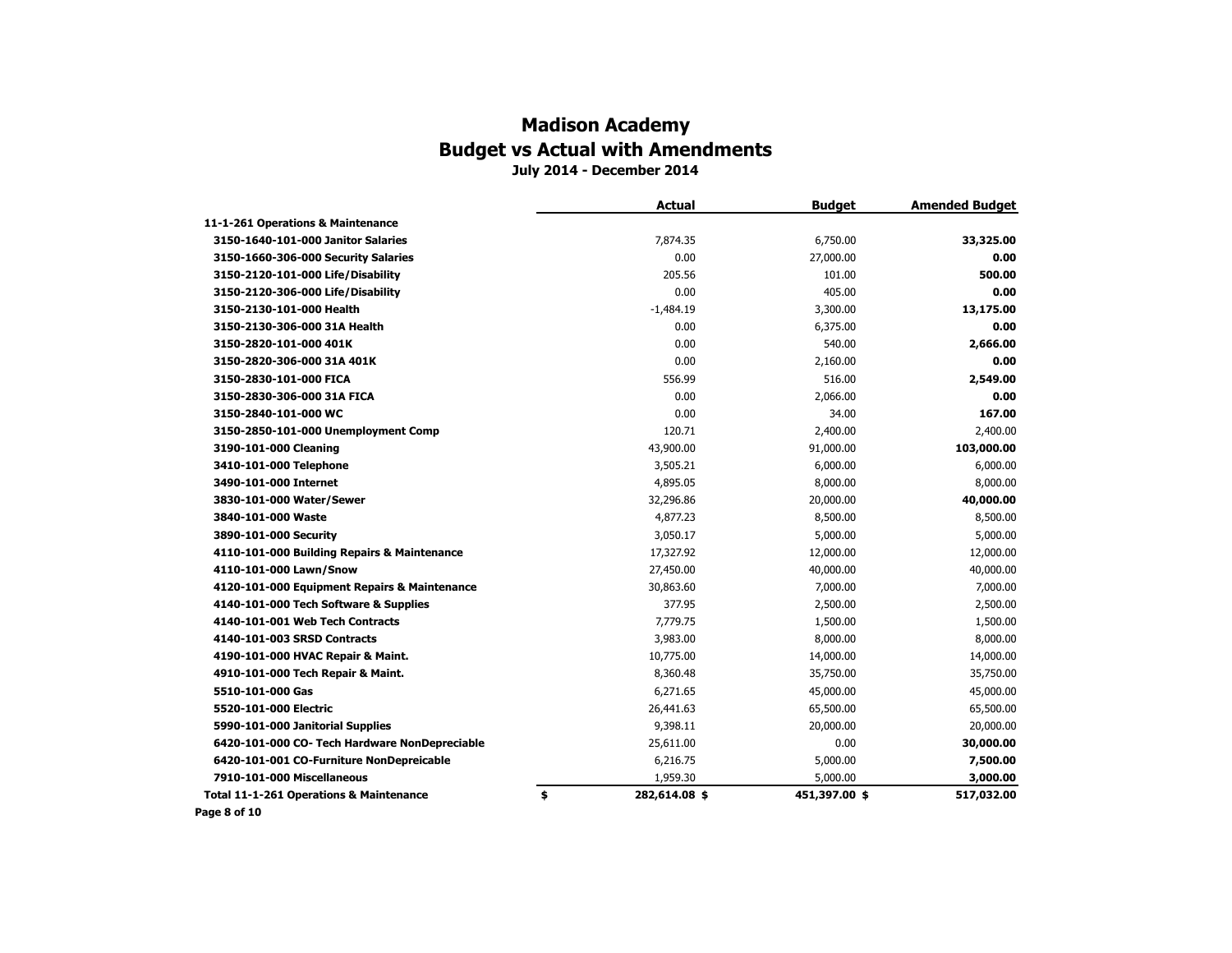|                                         | Actual             | <b>Budget</b> | <b>Amended Budget</b> |
|-----------------------------------------|--------------------|---------------|-----------------------|
| 11-1-271 Transportation                 |                    |               |                       |
| 7910-101-000 Transportation             | 69,945.00          | 150,000.00    | 150,000.00            |
| Total 11-1-271 Transportation           | \$<br>69,945.00 \$ | 150,000.00 \$ | 150,000.00            |
| 11-1-289 Support Services               |                    |               |                       |
| 7910-101-000 Fund Raising Expense       | 2,216.10           | 0.00          | 0.00                  |
| 7910-101-002 Field Trip Fees            | 2,525.00           | 10,000.00     | 10,000.00             |
| Total 11-1-289 Support Services         | \$<br>4,741.10 \$  | 10,000.00 \$  | 10,000.00             |
| 11-1-351 Afterschool Student Care       |                    |               |                       |
| 3190-1630-101-000 Latchkey Wages        | 750.00             | 0.00          | 2,000.00              |
| 3190-2830-101-000 FICA                  | 57.39              | 0.00          | 500.00                |
| 3190-2850-101-000 Unemployment          | 80.48              | 0.00          | 500.00                |
| Total 11-1-351 Afterschool Student Care | \$<br>887.87 \$    | $0.00$ \$     | 3,000.00              |
| 11-1-511 Long Term Debt                 |                    |               |                       |
| 7150-101-002 GP Lease #3                | 52,610.64          | 87,684.00     | 87,684.00             |
| 7290-101-002 Cash Flow Loan Interest    | 0.00               | 11,000.00     | 11,000.00             |
| Total 11-1-511 Long Term Debt           | \$<br>52,610.64 \$ | 98,684.00 \$  | 98,684.00             |
| Page 9 of 10                            |                    |               |                       |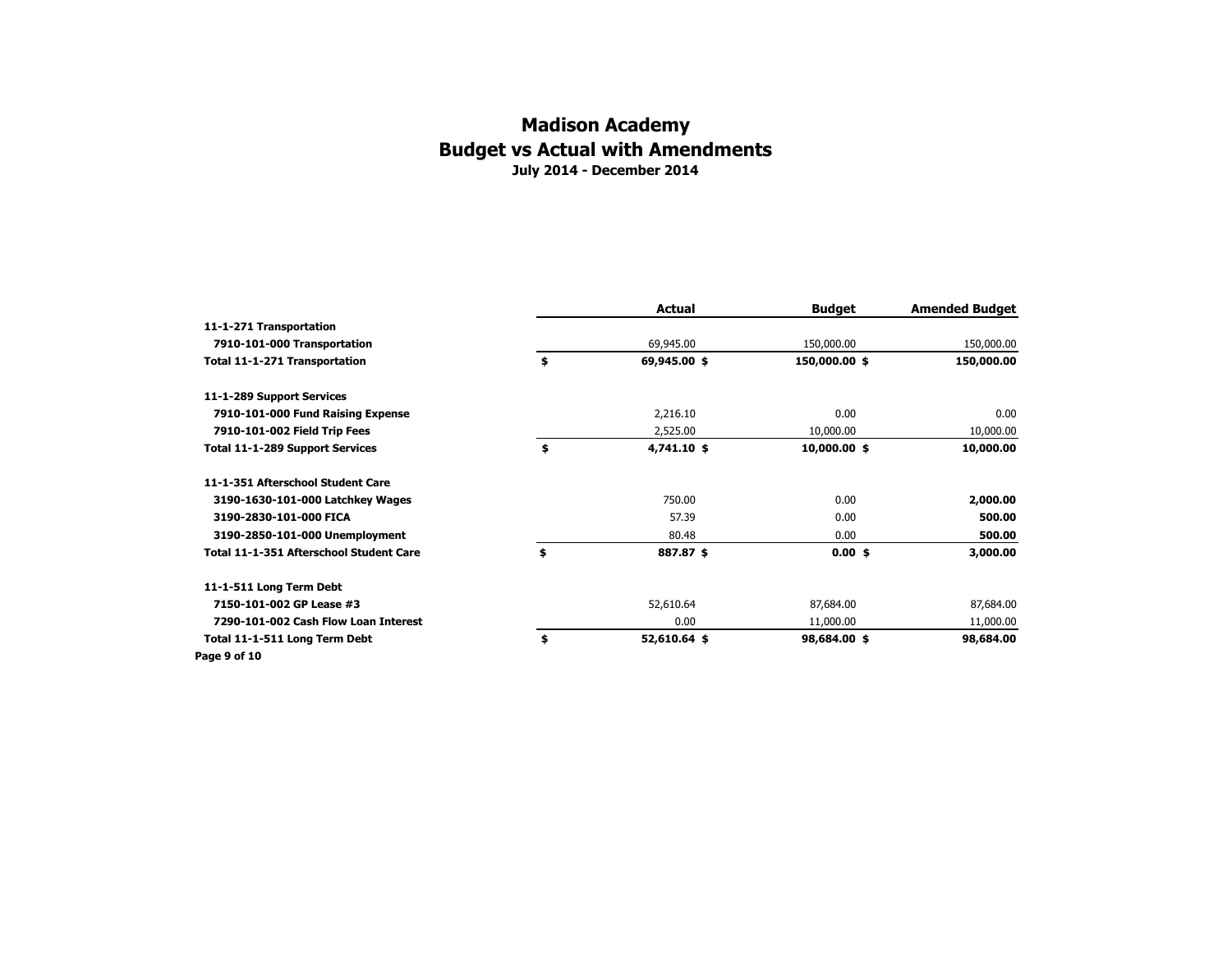### **July 2014 - December 2014 Madison Academy Budget vs Actual with Amendments**

|                                          |     | <b>Actual</b>   | <b>Budget</b>   | <b>Amended Budget</b> |
|------------------------------------------|-----|-----------------|-----------------|-----------------------|
| 21-1-293 Athletics                       |     |                 |                 |                       |
| 3190-1560-101-000 Stipends Coaching      |     | 7,500.00        | 12,000.00       | 12,000.00             |
| 3190-2830-101-000 Athletics FICA         |     | 323.26          | 300.00          | 300.00                |
| 3190-2850-101-000 Athletics Unemployment |     | 163.72          | 300.00          | 300.00                |
| 7410-101-000 Dues and Fees               |     | 5,044.96        | 0.00            | 0.00                  |
| 7910-101-000 Misc                        |     | 12,837.30       | 31,000.00       | 31,000.00             |
| Total 21-1-293 Athletics                 | \$  | 25,869.24 \$    | 43,600.00 \$    | 43,600.00             |
| 25-1-297 Lunch                           |     |                 |                 |                       |
| 297-5610-850-000 Breakfast               |     | 9,588.50        | 30,000.00       | 30,000.00             |
| 297-5610-851-000 Lunch                   |     | 37,563.73       | 138,000.00      | 138,000.00            |
| 3190-1650-101-000 Lunch Aide Salaries    |     | 18,797.94       | 28,200.00       | 28,200.00             |
| 3190-2830-101-000 FICA                   |     | 1,438.01        | 2,157.00        | 2,157.00              |
| 3190-2850-101-000 Unemployment           |     | 940.95          | 1,400.00        | 1,400.00              |
| 5990-101-000 Supplies/Materials          |     | 144.90          | 2,000.00        | 2,000.00              |
| <b>Total 25-1-297 Lunch</b>              | \$  | 68,474.03 \$    | 201,757.00 \$   | 201,757.00            |
| 31-1-511 Debt Service                    |     |                 |                 |                       |
| 31-0-611-0000-0000 Op Tr from GF         |     | 572,835.59      | 1,031,533.00    | 1,031,533.00          |
| Total 31-1-511 Debt Service              | \$  | 572,835.59 \$   | 1,031,533.00 \$ | 1,031,533.00          |
| <b>Total Expenses</b>                    | \$  | 3,032,266.99 \$ | 7,203,811.00 \$ | 7,311,037.00          |
| <b>Net Operating Income</b>              | -\$ | 1,183,189.15 \$ | 55,193.00 \$    | 32,633.00             |
| Page 10 of 10                            |     |                 |                 |                       |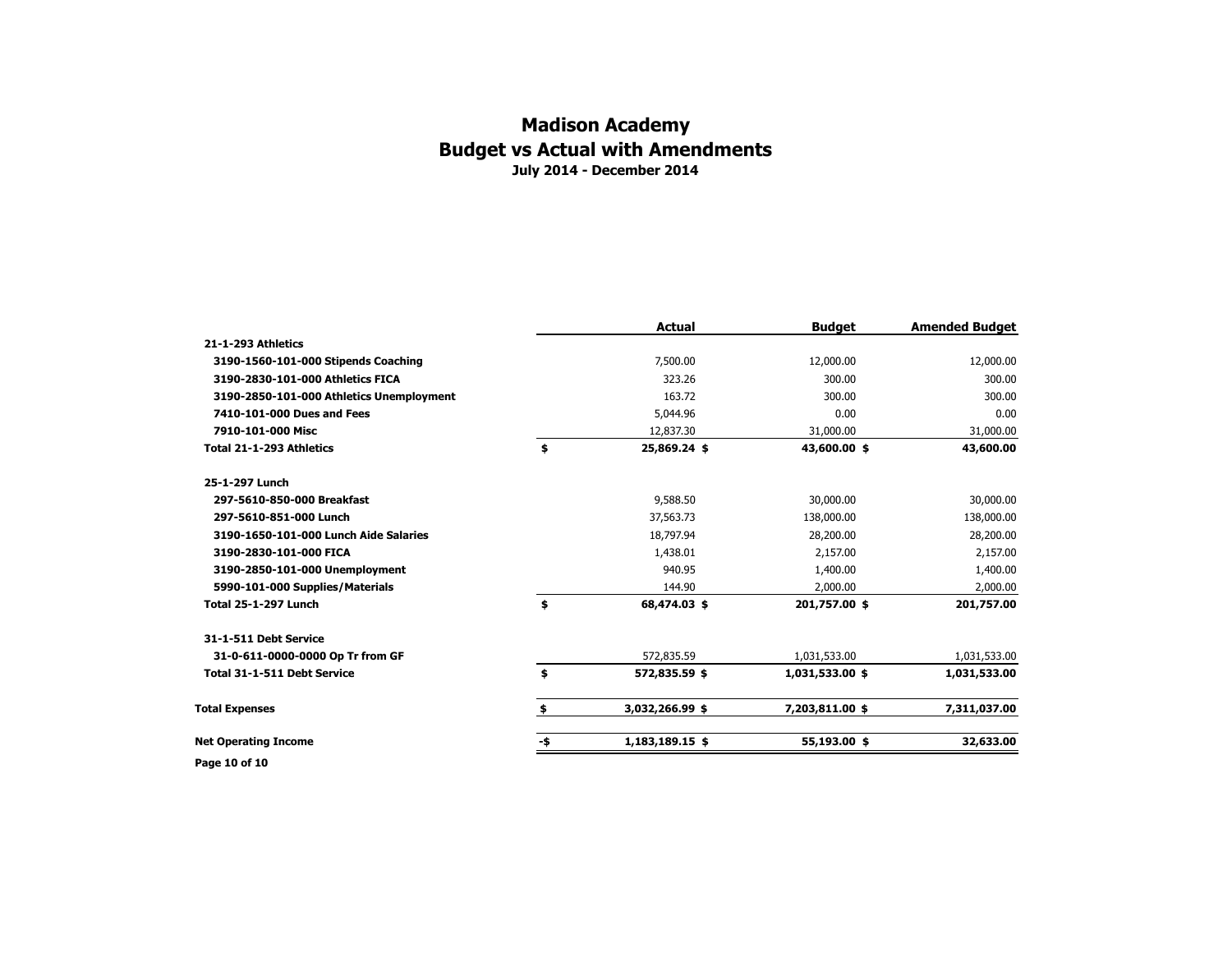## **Madison Academy Check Detail December 2014**

| Date       |      | <b>Check Name</b>                                      | <b>Description</b>                                 | Amount        |
|------------|------|--------------------------------------------------------|----------------------------------------------------|---------------|
| 12/03/2014 | 4725 | WFLT 1420AM                                            | Advertising                                        | $-1,860.00$   |
| 12/03/2014 | 4726 | Charter Technologies                                   | <b>Tech Support/Supplies</b>                       | $-11,008.48$  |
| 12/03/2014 | 4727 | Wayne RESA                                             | Membership for 2014-2015                           | $-250.00$     |
| 12/03/2014 | 4728 | Pure Water Technology                                  | Monthly Water System Renewal - 10/14-12/13/14      | $-156.00$     |
| 12/03/2014 | 4729 | Void                                                   | Voided                                             | 0.00          |
| 12/03/2014 | 4730 | Schultz-Mullins Psychological and Educational Services | Psychological and Educational Services             | $-4,190.00$   |
| 12/03/2014 | 4731 | Kleinhenn Company                                      | <b>Fundraising Expense</b>                         | $-2,216.10$   |
| 12/03/2014 | 4732 | Tyco Integrated Security LLC                           | Security - Recurring Service 12/14 - 2/15          | $-718.00$     |
| 12/03/2014 | 4733 | Mick's Landscaping & Snow Removal                      | Monthly Maintenance - Oct. 2014 & Sprinkler Repair | $-4,300.00$   |
| 12/03/2014 | 4734 | Cambium Learning                                       | <b>Teaching Supplies</b>                           | $-682.50$     |
| 12/03/2014 | 4735 | <b>School Specialty</b>                                | <b>Teaching Supplies</b>                           | $-257.46$     |
| 12/03/2014 | 4736 | Konica Minolta Premier Finance                         | Copying - 10/8-11/8/14                             | $-686.31$     |
| 12/03/2014 | 4737 | Lakeshore Learning                                     | Preschool Supplies                                 | $-799.48$     |
| 12/03/2014 | 4738 | Dickinson Wright                                       | General Attorney Fees                              | $-1,838.49$   |
| 12/03/2014 | 4739 | Cintas                                                 | Janitorial Supplies - Account # 00130              | $-1,191.72$   |
| 12/03/2014 | 4740 | Duraguard Commercial Roofing                           | Roof Repair                                        | $-1,350.00$   |
| 12/03/2014 | 4741 | City of Burton                                         | Voided                                             | 0.00          |
| 12/03/2014 | 4742 | Mundy Township                                         | Lawn/Water - Nov. 2014                             | $-13,968.21$  |
| 12/03/2014 | 4743 | Orkin                                                  | D-10496883 - Service - Nov. 2014                   | $-466.40$     |
| 12/03/2014 | 4744 | CJ's Catering                                          | September Student Breakfast/Lunch                  | $-21,832.20$  |
| 12/03/2014 | 4745 | Julius J Cicchini                                      | Furniture/Equipment Lease Payment                  | $-8,768.44$   |
| 12/03/2014 | 4746 | Bauman's Screen Printing & Graphics                    | <b>Student Uniforms</b>                            | $-244.00$     |
| 12/03/2014 | 4747 | Comfort Temp                                           | Service Call - Thermostat                          | $-775.00$     |
| 12/03/2014 | 4748 | Building Bridges Therapy Center                        | Special Ed - Contracted Services - Speech/Psych    | $-10,801.11$  |
| 12/03/2014 | 4749 | Goyette Mechanical Co.                                 | Repairs to Boiler/Toilet                           | $-1,410.45$   |
| 12/03/2014 | 4750 | <b>CITI Building Services</b>                          | Janitorial/Porter Services - Nov. 2014             | $-8,300.00$   |
| 12/03/2014 | 4751 | <b>MTA</b>                                             | <b>Bus Route for December</b>                      | $-11,000.00$  |
| 12/03/2014 | 4752 | Mutual of Omaha                                        | Employee Life/Disability                           | $-2,262.22$   |
| 12/03/2014 | 4753 | Chimene Hill                                           | Refund of Student Lunch                            | $-13.05$      |
| 12/03/2014 | 4754 | 1st Class Transportation                               | Athletics Transportation                           | $-250.00$     |
| 12/03/2014 | 4755 | Voided                                                 | Voided                                             | 0.00          |
| 12/03/2014 | 4756 | Waste Management                                       | Waste Removal                                      | $-785.87$     |
| 12/03/2014 | 4757 | Steve Paddock                                          | Reimbursement for Background Check                 | $-30.00$      |
| 12/03/2014 | 4758 | Shiffler                                               | Replacement Swivel Casters                         | $-63.23$      |
| 12/03/2014 | 4759 | <b>Brian Groulx</b>                                    | Athletics Referee                                  | $-35.00$      |
| 12/03/2014 | 4760 | Comcast                                                | Internet/Phone - Nov. & Dec. 2014                  | $-851.96$     |
| 12/03/2014 | 4761 | Joseph Brewer                                          | Athletics Referee                                  | $-35.00$      |
| 12/12/2014 | 4762 | The Romine Group                                       | December 15th Prepaid Payroll                      | $-125,000.00$ |
| 12/12/2014 | 4763 | The Romine Group                                       | November Prepaid Payroll                           | $-50,000.00$  |
| 12/15/2014 | 4764 | Ken Barg                                               | Lawn Maintenance                                   | $-3,000.00$   |
| 12/16/2014 | 4765 | Joe Brewer                                             | M.S. Basketball Jerseys                            | $-747.46$     |
| 12/18/2014 | 4766 | Chuck Russell                                          | Reimburse for Teaching Supplies                    | $-95.00$      |
| 12/18/2014 | 4767 | Tricia Osborne                                         | Reimbursement for Girls Volleyball Ref Fee         | $-35.00$      |
| 12/18/2014 | 4768 | Nicole Mlinarich                                       | Coach Stipend                                      | $-500.00$     |
| 12/18/2014 | 4769 | AmeriGuard Storage Centers                             | Storage Unit - Sept. 2014 - Jan. 2015              | $-910.00$     |
| 12/18/2014 | 4770 | Stan Beard                                             | Athletics Referee                                  | $-130.00$     |
| 12/18/2014 | 4771 | Dan Camarena                                           | <b>Athletics Referee</b>                           | $-130.00$     |
| 12/18/2014 | 4772 | <b>Brian Grioux</b>                                    | <b>Athletics Referee</b>                           | $-130.00$     |
| 12/18/2014 | 4773 | Julia McKenna                                          | Ref Assigning Fee- 2014 Season                     | $-25.00$      |

**Page 1 of 2**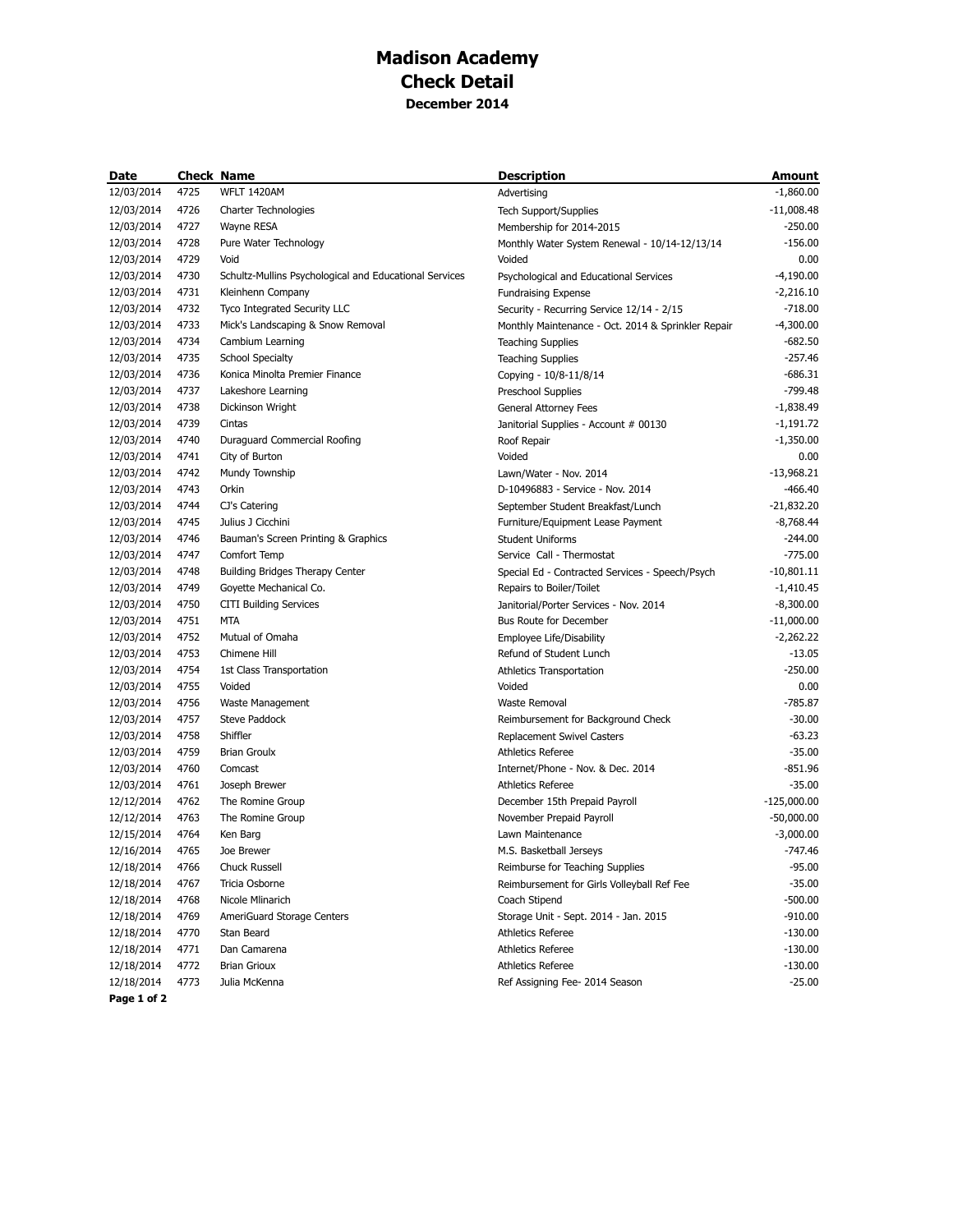## **Madison Academy Check Detail December 2014**

| Date        |      | <b>Check Name</b>             | <b>Description</b>              | <b>Amount</b> |
|-------------|------|-------------------------------|---------------------------------|---------------|
| 12/18/2014  | 4774 | Curtis Taylor                 | Athletics Referee               | $-65.00$      |
| 12/18/2014  | 4775 | Floyd Williams                | Athletics Referee               | $-195.00$     |
| 12/18/2014  | 4776 | <b>Consumers Energy</b>       | Gas/Electric - Dec. 2014        | $-10,125.31$  |
| 12/26/2014  | 4779 | The Romine Group              | November Prepaid Payroll        | $-25,000.00$  |
| 12/26/2014  | 4780 | Aetna, Inc.                   | Employee Health Care            | $-30,281.29$  |
| 12/26/2014  | 4781 | Mutual of Omaha Dental        | Employee Life/Disability        | $-1,696.91$   |
| 12/26/2014  | 4782 | The Romine Group              | December 30th Prepaid Payroll   | $-125,000.00$ |
| 12/26/2014  | 4783 | Mutual of Omaha Dental        | Employee Dental Health          | $-829.06$     |
| 12/26/2014  | 4777 | <b>CITI Building Services</b> | December Contracted Cleaning    | $-8,300.00$   |
| 12/30/2014  | 4778 | Cintas                        | Janitorial Supplies             | $-2,489.01$   |
| 12/30/2014  | 4784 | Play It Again Sports          | <b>HS Football Equipment</b>    | $-514.35$     |
| 12/30/2014  | 4785 | Comcast                       | Internet/Phone - Dec. 2014      | $-457.55$     |
| 12/30/2014  | 4786 | Howey & Associates            | General Insurance               | $-1,626.00$   |
| 12/30/2014  | 4787 | CJ's Catering                 | October Student Breakfast/Lunch | $-25,204.08$  |
| Page 2 of 2 |      |                               |                                 |               |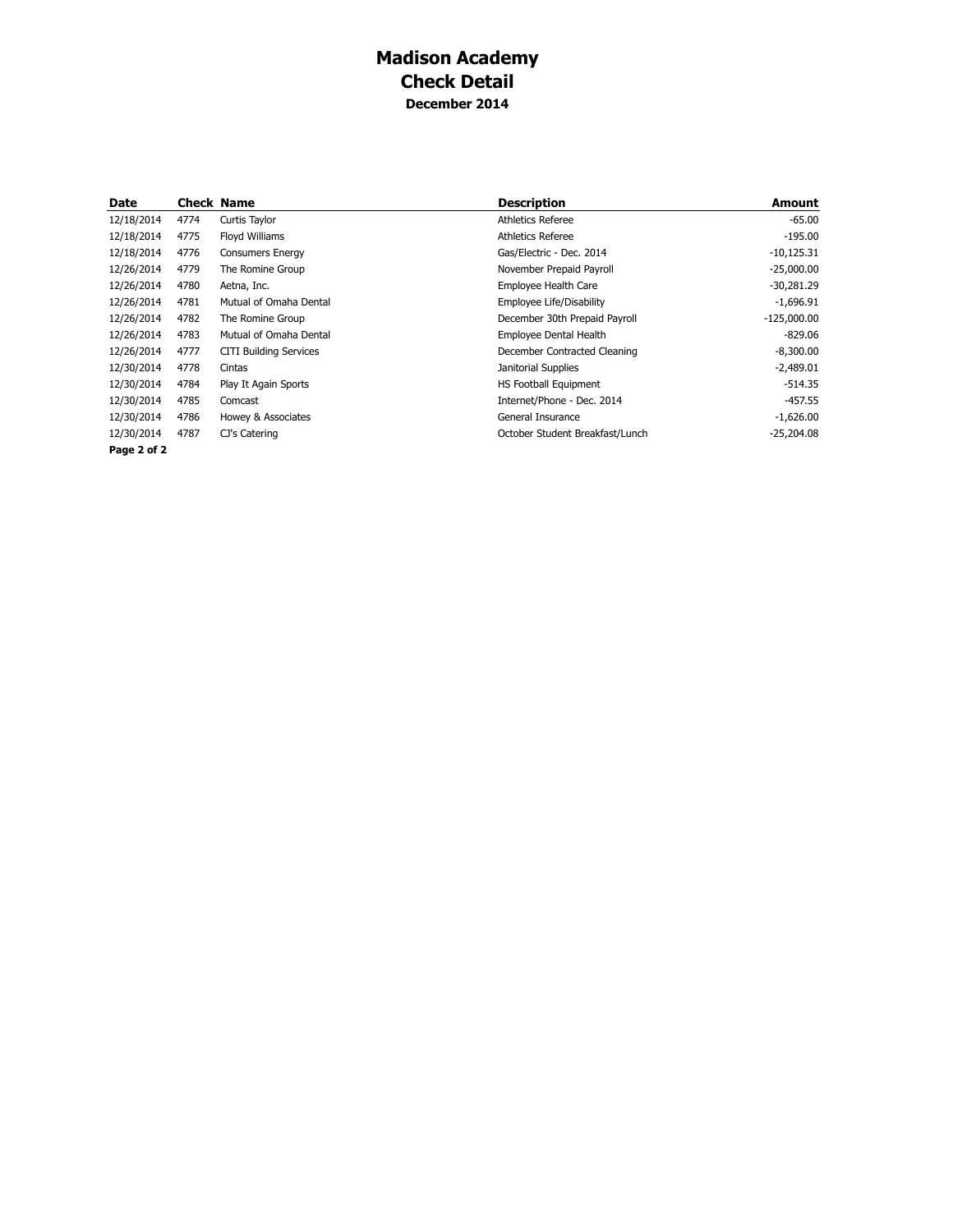#### **GENERAL APPROPRIATION RESOLUTION FOR ADOPTION BY THE BOARD OF DIRECTORS OF MADISON ACADEMY**

RESOLVED, that this resolution shall be the general appropriations of Madison Academy for the fiscal year 2015. A resolution to make appropriations; to provide for the expenditure of the appropriations; and to provide for the disposition of all income received by Madison Academy.

BE IT FURTHER RESOLVED, that the total revenues estimated to be available for appropriations in the general fund of Madison Academy for fiscal year 2015 is as follows:

| <b>REVENUE</b> |                                       | Approved<br><b>Budget</b> | Approved<br>Amendment | Approved<br><b>Budget</b> |
|----------------|---------------------------------------|---------------------------|-----------------------|---------------------------|
|                |                                       |                           |                       |                           |
| (1XX)          | Local Sources                         | 64.500                    | $-28,500$             | 36,000                    |
| (2XX)          | <b>State Sources</b>                  | 6,580,714                 | 87,567                | 6,668,281                 |
| (3XX)          | <b>Federal Sources</b>                | 389,201                   | 25,599                | 414,800                   |
|                | <b>Other Sources</b>                  | 26,000                    |                       | 26,000                    |
|                |                                       |                           |                       |                           |
|                | <b>TOTAL AVAILABLE TO APPROPRIATE</b> | \$7,060,415               |                       | \$7.145.081               |

BE IT FURTHER RESOLVED, that \$7,005,222 of the total available to

appropriate in the general fund is hereby appropriated in the amounts and for the purposes set forth below:

| <b>EXPENDITURES</b> |  |  |
|---------------------|--|--|
|                     |  |  |

|       | EAFENDIIUREJ                              |             |            |             |
|-------|-------------------------------------------|-------------|------------|-------------|
| (11X) | Elementary                                | 2,372,703   | $-33,039$  | 2,339,664   |
| (11X) | High School                               | 579,643     | $-172,574$ | 407,069     |
| (11X) | Preschool                                 | 174,450     | $-5.088$   | 169,362     |
| (11X) | Summer School                             | 50,000      |            | 50,000      |
| (12X) | Special Education                         | 391,064     | $-65,000$  | 326,064     |
| (12X) | Compensatory Education                    | 403,297     | 60,298     | 463,595     |
| (21X) | <b>Student Services</b>                   | 45,602      |            | 45,602      |
| (22X) | <b>Staff Services</b>                     | 27,006      | 17,368     | 44,374      |
| (23X) | <b>General Administration</b>             | 42,925      | $-4,475$   | 38,450      |
| (23X) | Executive Administration                  | 694,422     | 107,301    | 801,723     |
| (24X) | School Administration                     | 403,728     | 133,800    | 537,528     |
| (25X) | <b>Business Services</b>                  | 32,000      |            | 32,000      |
| (26X) | Operations and Maintenance                | 451,397     | 65,635     | 517,032     |
| (27X) | <b>Pupil Transportation Services</b>      | 150,000     |            | 150,000     |
| (28X) | <b>Other Support Services</b>             | 10,000      |            | 10,000      |
| (29X) | <b>Afterschool Athletics</b>              | 43,600      |            | 43,600      |
| (35X) | Afterschool Student Care                  | 0           | 3,000      | 3,000       |
| (5XX) | Debt principal and interest               | 98,684      |            | 98,684      |
|       | Outgoing Transfers and Other Transactions | 1,034,701   |            | 1,034,701   |
|       | <b>TOTAL APPROPRIATED</b>                 | \$7,005,222 |            | \$7,112,448 |
|       | <b>EXCESS REVENUE (EXPENDITURES)</b>      | \$55,193    |            | \$32,633    |
|       |                                           |             |            |             |

APPROVED BY BOARD OF DIRECTORS, regular board meeting, on

Board Secretary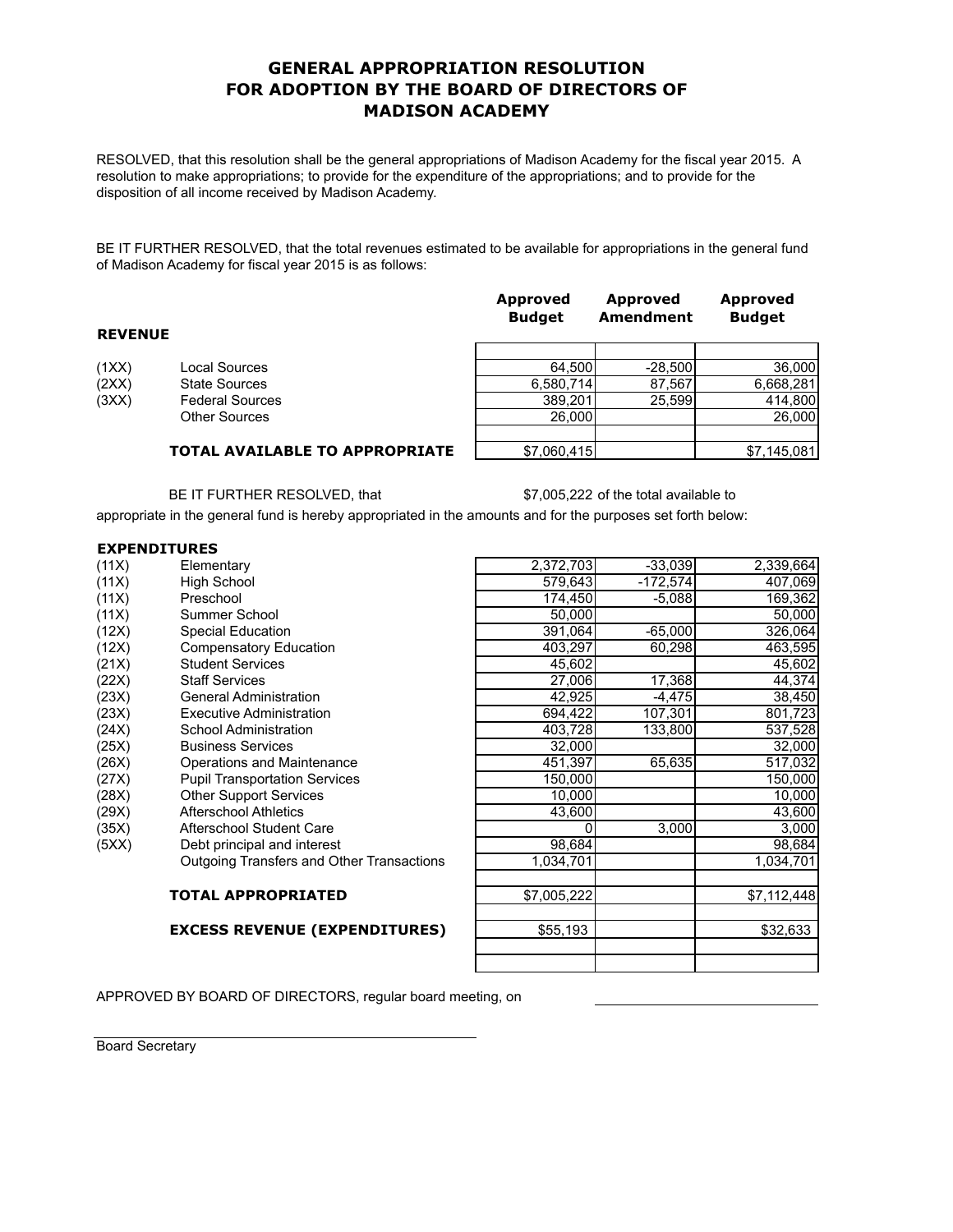|                                       | <b>Actual</b>         | <b>Budget</b>    | <b>Over Budget</b> | % of Budget |
|---------------------------------------|-----------------------|------------------|--------------------|-------------|
| <b>Income</b>                         |                       |                  |                    |             |
| 11-0-172-000 Uniform Revenue          | 3,668.57              | 17,000.00        | $-13,331.43$       | 21.58%      |
| 11-0-181-000 Afterschool Student Care | 660.00                | 0.00             | 660.00             | $0.00\%$    |
| 11-0-199-000 Miscellaneous Income     | 5,167.98              | 9,000.00         | $-3,832.02$        | 57.42%      |
| 11-0-199-001 Fundraising Income       | 0.00                  | 3,500.00         | $-3,500.00$        | $0.00\%$    |
| 11-0-199-002 Student Activities       | 0.00                  | 2,000.00         | $-2,000.00$        | $0.00\%$    |
| 11-0-199-003 Bay Mills Grant          | 5,269.85              | 2,000.00         | 3,269.85           | 263.49%     |
| 11-0-199-006 ERate Income             | 0.00                  | 3,000.00         | $-3,000.00$        | $0.00\%$    |
| 11-0-199-007 Transportation Income    | 3,620.35              | 18,000.00        | $-14,379.65$       | 20.11%      |
| 11-0-199-008 Athletics Income         | 3,252.63              | 10,000.00        | $-6,747.37$        | 32.53%      |
| 11-0-311-010 State Aid                | 1,719,280.90          | 6,110,937.00     | $-4,391,656.10$    | 28.13%      |
| 11-0-312-010 Preschool                | 0.00                  | 159,806.00       | $-159,806.00$      | $0.00\%$    |
| 11-0-312-020 31A At Risk              | 56,255.71             | 201,833.00       | $-145,577.29$      | 27.87%      |
| 11-0-312-020-1 31A Carry Over         | 0.00                  | 108,138.00       | $-108,138.00$      | $0.00\%$    |
| 11-0-312-120- State Special Ed        | 18,547.38             | 0.00             | 18,547.38          | $0.00\%$    |
| 11-0-414-140 Title I                  | 0.00                  | 226,934.00       | $-226,934.00$      | $0.00\%$    |
| 11-0-414-210 Title II                 | 0.00                  | 4,151.00         | $-4,151.00$        | $0.00\%$    |
| 11-0-417-120 IDEA                     | 0.00                  | 158,116.00       | $-158, 116.00$     | $0.00\%$    |
| 11-0-519-000 Special Ed Act18         | 9,323.63              | 26,000.00        | $-16,676.37$       | 35.86%      |
| 25-0-161-110 Student Lunch Income     | 1,700.45              | 25,000.00        | $-23,299.55$       | 6.80%       |
| 25-0-312-110 State Food Income        | 1,729.74              | 5,589.00         | $-3,859.26$        | 30.95%      |
| 25-0-414-110 Federal Food Income      | 20,600.65             | 168,000.00       | $-147,399.35$      | 12.26%      |
| <b>Total Income</b>                   | \$<br>1,849,077.84 \$ | 7,259,004.00 -\$ | 5,409,926.16       | 25.47%      |
| <b>Gross Profit</b>                   | \$<br>1,849,077.84 \$ | 7,259,004.00 -\$ | 5,409,926.16       | 25.47%      |
| Page 1 of 10                          |                       |                  |                    |             |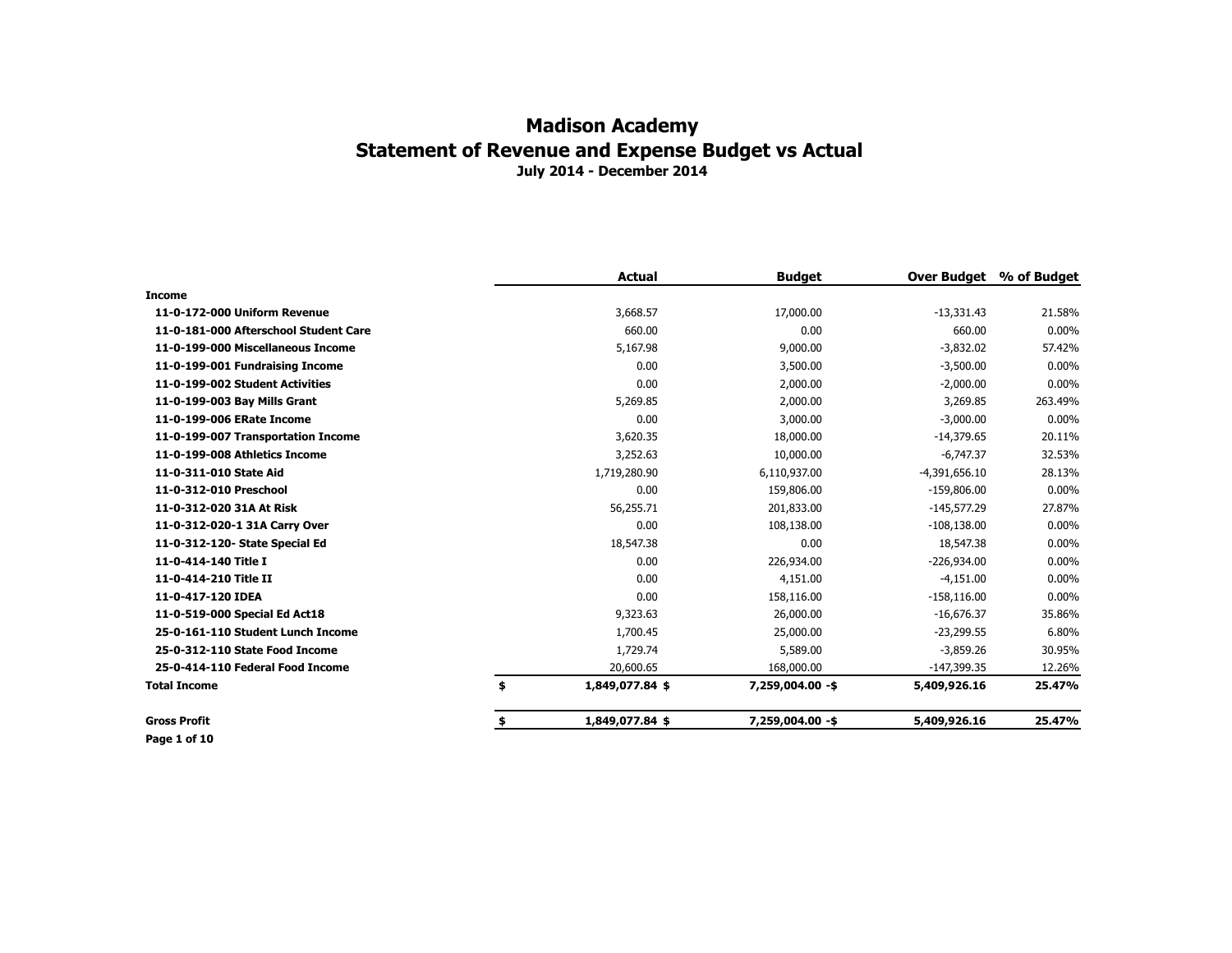| Expenses                                      | Actual              | <b>Budget</b>    | Over Budget   | % of Budget |
|-----------------------------------------------|---------------------|------------------|---------------|-------------|
| 11-1-111 Elementary                           |                     |                  |               |             |
| 3110-1240-101-000 Teacher Salaries            | 392,854.81          | 529,167.00       | $-136,312.19$ | 74.24%      |
| 3110-1240-101-001 Shared Services             | 247,961.86          | 989,527.00       | $-741,565.14$ | 25.06%      |
| 3110-1870-101-000 Substitute Teachers         | 88,474.97           | 52,000.00        | 36,474.97     | 170.14%     |
| 3110-2120-101-000 Life/Disability             | 4,528.28            | 22,780.00        | $-18,251.72$  | 19.88%      |
| 3110-2130-101-000 Health                      | 193,536.70          | 116,960.00       | 76,576.70     | 165.47%     |
| 3110-2130-101-001 Shared Service Health       | $-8,978.73$         | 155,000.00       | $-163,978.73$ | $-5.79%$    |
| 3110-2820-101-000 401K                        | 1,617.17            | 121,496.00       | $-119,878.83$ | 1.33%       |
| 3110-2830-101-000 FICA                        | 30,166.26           | 116,180.00       | $-86,013.74$  | 25.97%      |
| 3110-2830-101-001 Shared Service FICA         | 18,282.06           | 0.00             | 18,282.06     | $0.00\%$    |
| 3110-2840-101-000 WC                          | 0.00                | 7,593.00         | $-7,593.00$   | $0.00\%$    |
| 3110-2850-101-000 Unemployment                | 6,154.38            | 75,000.00        | $-68,845.62$  | 8.21%       |
| 3110-2850-101-001 Shared Service Unemployment | 3,955.85            | 0.00             | 3,955.85      | $0.00\%$    |
| 3190-101-000 Contracted Subsitutes            | 1,956.93            | 0.00             | 1,956.93      | $0.00\%$    |
| 3220-101-000 Workshops                        | 415.00              | 2,000.00         | $-1,585.00$   | 20.75%      |
| 5110-101-000 Teaching Supplies                | 4,950.33            | 8,000.00         | $-3,049.67$   | 61.88%      |
| 5110-101-001 Teaching Supplies Shared Service | 0.00                | 150,000.00       | $-150,000.00$ | $0.00\%$    |
| 5210-101-000 Textbooks                        | 9,088.83            | 8,000.00         | 1,088.83      | 113.61%     |
| 7910-101-002 Uniforms                         | 3,142.59            | 18,000.00        | $-14,857.41$  | 17.46%      |
| 7910-101-003 Miscellaneous                    | 571.69              | 1,000.00         | $-428.31$     | 57.17%      |
| Total 11-1-111 Elementary                     | \$<br>998,678.98 \$ | 2,372,703.00 -\$ | 1,374,024.02  | 42.09%      |

**Page 2 of 10**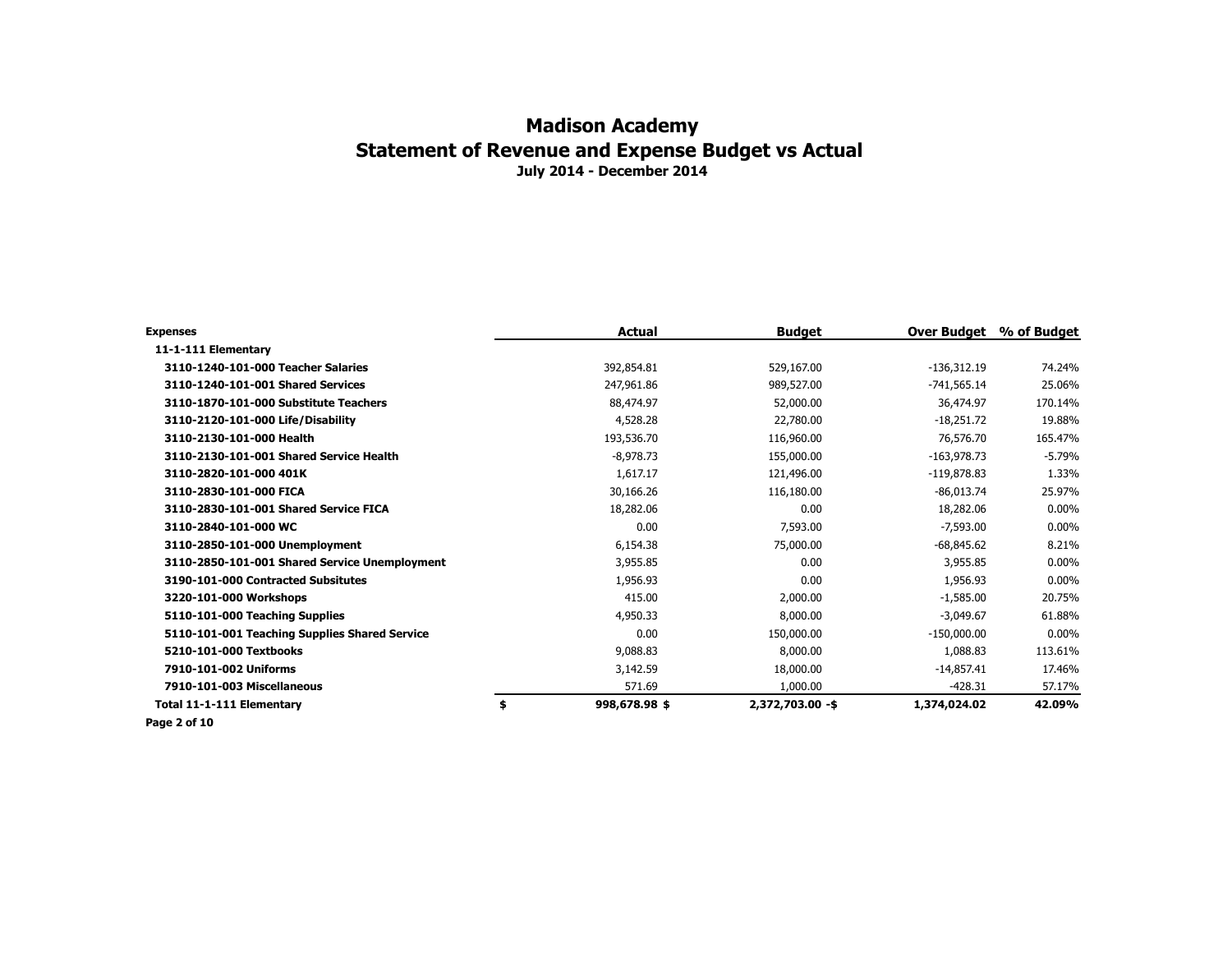|                                        | <b>Actual</b>       | <b>Budget</b>  | <b>Over Budget</b> | % of Budget |
|----------------------------------------|---------------------|----------------|--------------------|-------------|
| 11-1-113 High School                   |                     |                |                    |             |
| 3110-1240-101-000 Teacher Salaries     | 186,505.55          | 406,916.00     | $-220,410.45$      | 45.83%      |
| 3110-2120-101-000 Life/Disability      | 6,094.08            | 6,104.00       | $-9.92$            | 99.84%      |
| 3110-2130-101-000 Health               | 1,330.11            | 76,406.00      | $-75,075.89$       | 1.74%       |
| 3110-2820-101-000 401K                 | 0.00                | 32,553.00      | $-32,553.00$       | 0.00%       |
| 3110-2830-101-000 FICA                 | 14,097.45           | 31,129.00      | $-17,031.55$       | 45.29%      |
| 3110-2840-101-000 Workers Comp         | 0.00                | 2,035.00       | $-2,035.00$        | 0.00%       |
| 3110-2850-101-000 Unemployment Comp    | 3,795.65            | 12,000.00      | $-8,204.35$        | 31.63%      |
| 5110-101-000 Teaching Supplies         | 2,538.27            | 6,000.00       | $-3,461.73$        | 42.30%      |
| 5110-101-001 Online Class Fee          | 3,824.00            | 5,000.00       | $-1,176.00$        | 76.48%      |
| 5210-101-000 Textbooks                 | 1,694.97            | 1,000.00       | 694.97             | 169.50%     |
| 7910-101-000 Miscellaneous             | 300.00              | 500.00         | $-200.00$          | 60.00%      |
| Total 11-1-113 High School             | \$<br>220,180.08 \$ | 579,643.00 -\$ | 359,462.92         | 37.99%      |
| 11-1-118 Preschool                     |                     |                |                    |             |
| 3110-1240-343-000 GSRP Salary          | 32,815,77           | 81,905.00      | $-49,089.23$       | 40.07%      |
| 3110-2120-343-000 GSRP Life/Disability | 192.72              | 1,420.00       | $-1,227.28$        | 13.57%      |
| 3110-2130-343-000 Health Care          | $-4,118.15$         | 36,335.00      | $-40,453.15$       | $-11.33%$   |
| 3110-2820-343-000 GSRP 401K            | 0.00                | 6,152.00       | $-6,152.00$        | 0.00%       |
| 3110-2830-343-000 FICA                 | 2,266.61            | 5,883.00       | $-3,616.39$        | 38.53%      |
| 3110-2840-343-000 GSRP Workers Comp    | 0.00                | 180.00         | $-180.00$          | 0.00%       |
| 3110-2850-343-000 Unemployment GSRP    | 1,010.35            | 4,694.00       | $-3,683.65$        | 21.52%      |
| 3110-343-000 GSRP Substitutes          | 0.00                | 2,000.00       | $-2,000.00$        | 0.00%       |
| 3110-343-000 Preschool Field Trip      | 250.00              | 0.00           | 250.00             | $0.00\%$    |
| 3190-1250-343-000 GSRP GISD Oversight  | 0.00                | 11,600.00      | $-11,600.00$       | $0.00\%$    |
| 3220-343-000 GSRP Workshops            | 180.00              | 0.00           | 180.00             | 0.00%       |
| 4210-343-000 GSRP Rent                 | 0.00                | 7,697.00       | $-7,697.00$        | 0.00%       |
| 5110-343-000 GSRP Teaching Supplies    | 4,850.81            | 13,293.00      | $-8,442.19$        | 36.49%      |
| 6420-343-000 GSRP Capital Outlay       | 0.00                | 2,671.00       | $-2,671.00$        | 0.00%       |
| 7410-343-000 Dues/Fees                 | 0.00                | 620.00         | $-620.00$          | 0.00%       |
| 7910-343-000 Pre-K Snacks              | 417.50              | 0.00           | 417.50             | 0.00%       |
| Total 11-1-118 Preschool               | \$<br>37,865.61 \$  | 174,450.00 -\$ | 136,584.39         | 21.71%      |

**Page 3 of 10**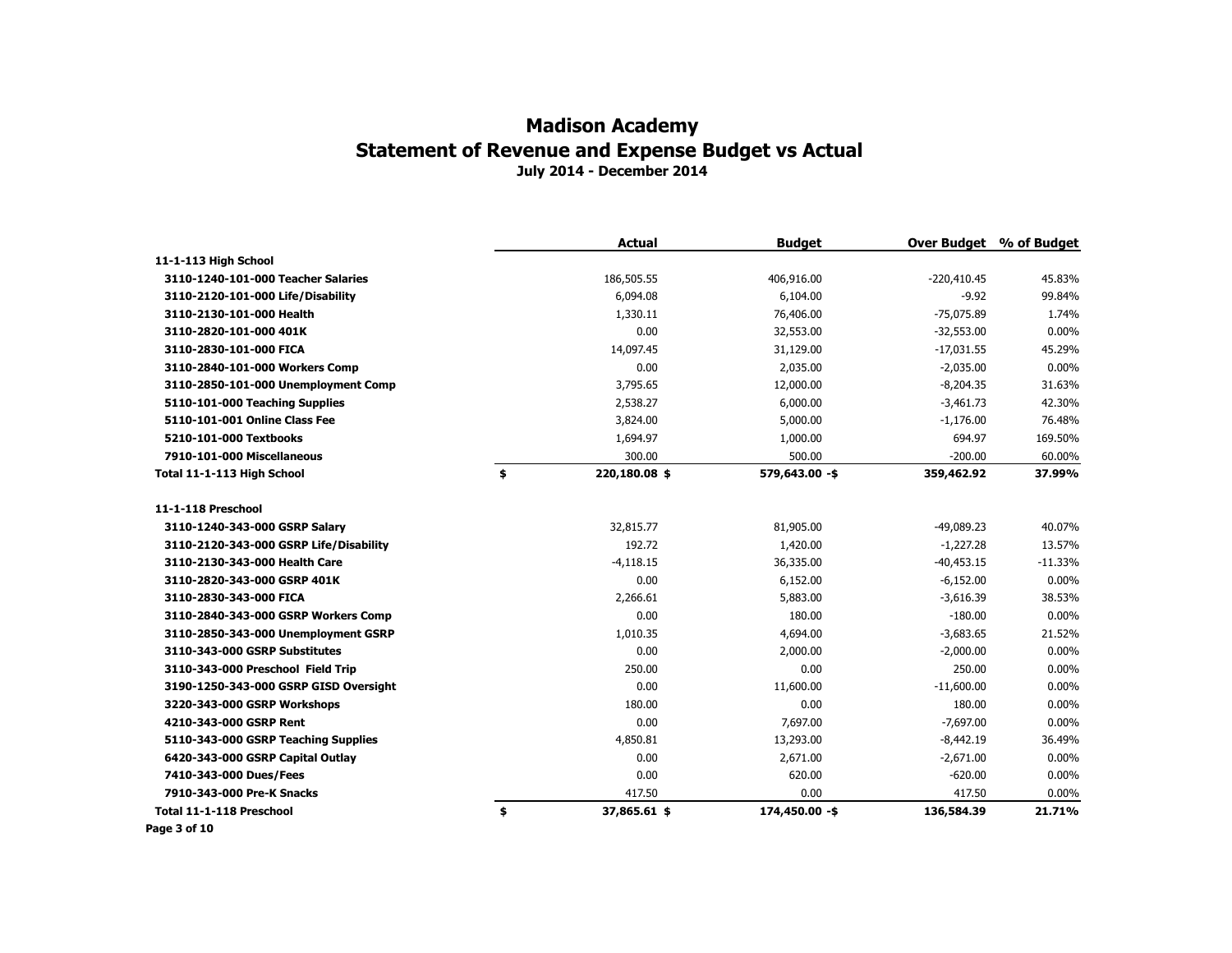|                                             | Actual              | <b>Budget</b>   | Over Budget  | % of Budget |
|---------------------------------------------|---------------------|-----------------|--------------|-------------|
| 11-1-119 Basic Program- Summer School       |                     |                 |              |             |
| 5110-306-000 31A Summer School              | 506.97              | 50,000.00       | $-49,493.03$ | 1.01%       |
| Total 11-1-119 Basic Program- Summer School | \$<br>$506.97$ \$   | $50,000.00 - $$ | 49,493.03    | 1.01%       |
| 11-1-122 Special Education                  |                     |                 |              |             |
| 3110-1240-101-000 Special Ed Salaries       | 31,612.05           | 73,000.00       | $-41,387.95$ | 43.30%      |
| 3110-1240-801-000 Special Ed IDEA Salaries  | 57,146.90           | 110,331.00      | $-53,184.10$ | 51.80%      |
| 3110-2120-101-000 Life/Disability           | 218.40              | 1,095.00        | $-876.60$    | 19.95%      |
| 3110-2120-801-000 Life/Disability IDEA      | 112.63              | 1,655.00        | $-1,542.37$  | 6.81%       |
| 3110-2130-101-000 Health                    | 9,759.53            | 12,000.00       | $-2,240.47$  | 81.33%      |
| 3110-2130-801-000 Health IDEA               | $-1,410.33$         | 20,375.00       | $-21,785.33$ | $-6.92%$    |
| 3110-2820-101-000 401K                      | 0.00                | 5,840.00        | $-5,840.00$  | $0.00\%$    |
| 3110-2820-801-000 401K IDEA                 | 0.00                | 8,826.00        | $-8,826.00$  | $0.00\%$    |
| 3110-2830-101-000 FICA                      | 2,342.76            | 5,585.00        | $-3,242.24$  | 41.95%      |
| 3110-2830-801-000 FICA IDEA                 | 4,287.70            | 8,440.00        | $-4,152.30$  | 50.80%      |
| 3110-2840-101-000 WC                        | 0.00                | 917.00          | $-917.00$    | $0.00\%$    |
| 3110-2850-101-000 Unemployment              | 1,621.96            | 3,000.00        | $-1,378.04$  | 54.07%      |
| 3110-2850-801-000 IDEA Unemployment         | 0.00                | 3,000.00        | $-3.000.00$  | $0.00\%$    |
| 3190-101-000 Contracted Services            | 34,523.61           | 110,000.00      | -75,476.39   | 31.39%      |
| 5110-101-000 Special Ed Supplies            | 62.00               | 27,000.00       | $-26,938.00$ | 0.23%       |
| <b>Total 11-1-122 Special Education</b>     | \$<br>140,277.21 \$ | 391,064.00 -\$  | 250,786.79   | 35.87%      |
| Page 4 of 10                                |                     |                 |              |             |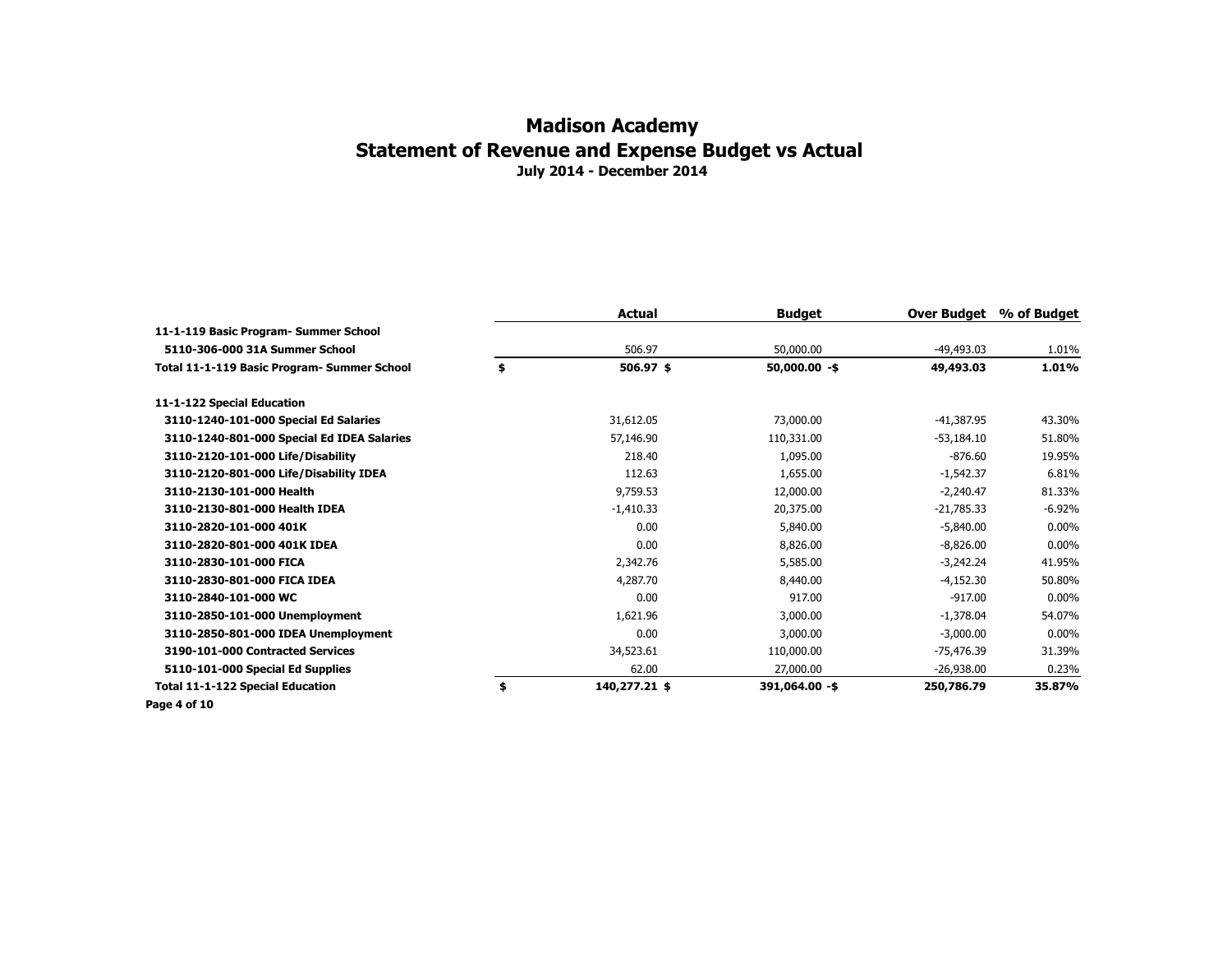| 11-1-125 Compensatory Education<br>3110-1240-601-000 Title 1 Salaries<br>69,877.84<br>139,030.00<br>$-69,152.16$<br>50.26%<br>$-40,852.16$<br>3110-1630-306-000 Parapo Salaries 31A<br>66,077.84<br>106,930.00<br>61.80%<br>244.08<br>3110-2120-306-000 Life/Disability 31A<br>1,604.00<br>$-1,359.92$<br>15.22%<br>105.18<br>2,085.00<br>3110-2120-601-000 Life/Disability Title I<br>$-1,979.82$<br>5.04%<br>3110-2130-306-000 Health 31A<br>3,656,00<br>24,750.00<br>$-21.094.00$<br>14.77%<br>3110-2130-601-000 Health Title I<br>$-6,139.80$<br>36,000.00<br>-42,139.80<br>$-17.06%$<br>0.00<br>$0.00\%$<br>3110-2820-306-000 401K 31A<br>8,554.00<br>$-8,554.00$<br>0.00<br>$-11,122.00$<br>3110-2820-601-000 401K Title I<br>11,122.00<br>$0.00\%$<br>8,180.00<br>$-3,125.19$<br>61.79%<br>3110-2830-306-000 FICA 31A<br>5,054.81<br>5,008.86<br>3110-2830-601-000 FICA Title I<br>10,636.00<br>$-5,627.14$<br>47.09%<br>883.62<br>3110-2850-306-000 Unemployment 31A<br>3,700.00<br>$-2,816.38$<br>23.88%<br>0.00<br>4,000.00<br>$-4,000.00$<br>$0.00\%$<br>3110-2850-601-000 Unemployment Title I<br>0.00<br>11,811.00<br>5110-601-000 Supplies - Title I<br>$-11,811.00$<br>$0.00\%$<br>0.00<br>5110-601-016 Title I Accelerated Math/Reader<br>11,500.00<br>$-11,500.00$<br>$0.00\%$<br>0.00<br>6410-306-000 Tech Supplies 31A<br>23,395.00<br>$-23,395.00$<br>$0.00\%$<br>\$<br>403,297.00 -\$<br>35.90%<br>Total 11-1-125 Compensatory Education<br>144,768.43 \$<br>258,528.57<br>11-1-216 Social Worker<br>13,812.54<br>28,000.00<br>$-14,187.46$<br>49.33%<br>3130-1440-306-000 Social Worker 31A Salary<br>170.88<br>0.00<br>170.88<br>3130-2120-101-000 Life/Disability<br>$0.00\%$<br>0.00<br>420.00<br>$-420.00$<br>$0.00\%$<br>3130-2120-306-000 31A Life/Disability<br>$-1,410.33$<br>3130-2130-306-000 31A Health<br>12,000.00<br>$-13,410.33$<br>$-11.75%$<br>0.00<br>2,240.00<br>$-2,240.00$<br>$0.00\%$<br>3130-2820-306-000 SW 401K 31A<br>888.11<br>2,142.00<br>3130-2830-306-000 31A FICA<br>$-1,253.89$<br>41.46%<br>84.47<br>0.00<br>3130-2830-801-000 FICA IDEA<br>84.47<br>$0.00\%$<br>0.00<br>800.00<br>$-800.00$<br>3130-2850-306-000 31A Unemp<br>$0.00\%$<br>Total 11-1-216 Social Worker<br>\$<br>13,545.67 \$<br>45,602.00 -\$<br>29.70%<br>32,056.33 |  | <b>Actual</b> | <b>Budget</b> | <b>Over Budget</b> | % of Budget |
|----------------------------------------------------------------------------------------------------------------------------------------------------------------------------------------------------------------------------------------------------------------------------------------------------------------------------------------------------------------------------------------------------------------------------------------------------------------------------------------------------------------------------------------------------------------------------------------------------------------------------------------------------------------------------------------------------------------------------------------------------------------------------------------------------------------------------------------------------------------------------------------------------------------------------------------------------------------------------------------------------------------------------------------------------------------------------------------------------------------------------------------------------------------------------------------------------------------------------------------------------------------------------------------------------------------------------------------------------------------------------------------------------------------------------------------------------------------------------------------------------------------------------------------------------------------------------------------------------------------------------------------------------------------------------------------------------------------------------------------------------------------------------------------------------------------------------------------------------------------------------------------------------------------------------------------------------------------------------------------------------------------------------------------------------------------------------------------------------------------------------------------------------------------------------------------------------------------------------------------------------------------------------------------------|--|---------------|---------------|--------------------|-------------|
|                                                                                                                                                                                                                                                                                                                                                                                                                                                                                                                                                                                                                                                                                                                                                                                                                                                                                                                                                                                                                                                                                                                                                                                                                                                                                                                                                                                                                                                                                                                                                                                                                                                                                                                                                                                                                                                                                                                                                                                                                                                                                                                                                                                                                                                                                              |  |               |               |                    |             |
|                                                                                                                                                                                                                                                                                                                                                                                                                                                                                                                                                                                                                                                                                                                                                                                                                                                                                                                                                                                                                                                                                                                                                                                                                                                                                                                                                                                                                                                                                                                                                                                                                                                                                                                                                                                                                                                                                                                                                                                                                                                                                                                                                                                                                                                                                              |  |               |               |                    |             |
|                                                                                                                                                                                                                                                                                                                                                                                                                                                                                                                                                                                                                                                                                                                                                                                                                                                                                                                                                                                                                                                                                                                                                                                                                                                                                                                                                                                                                                                                                                                                                                                                                                                                                                                                                                                                                                                                                                                                                                                                                                                                                                                                                                                                                                                                                              |  |               |               |                    |             |
|                                                                                                                                                                                                                                                                                                                                                                                                                                                                                                                                                                                                                                                                                                                                                                                                                                                                                                                                                                                                                                                                                                                                                                                                                                                                                                                                                                                                                                                                                                                                                                                                                                                                                                                                                                                                                                                                                                                                                                                                                                                                                                                                                                                                                                                                                              |  |               |               |                    |             |
|                                                                                                                                                                                                                                                                                                                                                                                                                                                                                                                                                                                                                                                                                                                                                                                                                                                                                                                                                                                                                                                                                                                                                                                                                                                                                                                                                                                                                                                                                                                                                                                                                                                                                                                                                                                                                                                                                                                                                                                                                                                                                                                                                                                                                                                                                              |  |               |               |                    |             |
|                                                                                                                                                                                                                                                                                                                                                                                                                                                                                                                                                                                                                                                                                                                                                                                                                                                                                                                                                                                                                                                                                                                                                                                                                                                                                                                                                                                                                                                                                                                                                                                                                                                                                                                                                                                                                                                                                                                                                                                                                                                                                                                                                                                                                                                                                              |  |               |               |                    |             |
|                                                                                                                                                                                                                                                                                                                                                                                                                                                                                                                                                                                                                                                                                                                                                                                                                                                                                                                                                                                                                                                                                                                                                                                                                                                                                                                                                                                                                                                                                                                                                                                                                                                                                                                                                                                                                                                                                                                                                                                                                                                                                                                                                                                                                                                                                              |  |               |               |                    |             |
|                                                                                                                                                                                                                                                                                                                                                                                                                                                                                                                                                                                                                                                                                                                                                                                                                                                                                                                                                                                                                                                                                                                                                                                                                                                                                                                                                                                                                                                                                                                                                                                                                                                                                                                                                                                                                                                                                                                                                                                                                                                                                                                                                                                                                                                                                              |  |               |               |                    |             |
|                                                                                                                                                                                                                                                                                                                                                                                                                                                                                                                                                                                                                                                                                                                                                                                                                                                                                                                                                                                                                                                                                                                                                                                                                                                                                                                                                                                                                                                                                                                                                                                                                                                                                                                                                                                                                                                                                                                                                                                                                                                                                                                                                                                                                                                                                              |  |               |               |                    |             |
|                                                                                                                                                                                                                                                                                                                                                                                                                                                                                                                                                                                                                                                                                                                                                                                                                                                                                                                                                                                                                                                                                                                                                                                                                                                                                                                                                                                                                                                                                                                                                                                                                                                                                                                                                                                                                                                                                                                                                                                                                                                                                                                                                                                                                                                                                              |  |               |               |                    |             |
|                                                                                                                                                                                                                                                                                                                                                                                                                                                                                                                                                                                                                                                                                                                                                                                                                                                                                                                                                                                                                                                                                                                                                                                                                                                                                                                                                                                                                                                                                                                                                                                                                                                                                                                                                                                                                                                                                                                                                                                                                                                                                                                                                                                                                                                                                              |  |               |               |                    |             |
|                                                                                                                                                                                                                                                                                                                                                                                                                                                                                                                                                                                                                                                                                                                                                                                                                                                                                                                                                                                                                                                                                                                                                                                                                                                                                                                                                                                                                                                                                                                                                                                                                                                                                                                                                                                                                                                                                                                                                                                                                                                                                                                                                                                                                                                                                              |  |               |               |                    |             |
|                                                                                                                                                                                                                                                                                                                                                                                                                                                                                                                                                                                                                                                                                                                                                                                                                                                                                                                                                                                                                                                                                                                                                                                                                                                                                                                                                                                                                                                                                                                                                                                                                                                                                                                                                                                                                                                                                                                                                                                                                                                                                                                                                                                                                                                                                              |  |               |               |                    |             |
|                                                                                                                                                                                                                                                                                                                                                                                                                                                                                                                                                                                                                                                                                                                                                                                                                                                                                                                                                                                                                                                                                                                                                                                                                                                                                                                                                                                                                                                                                                                                                                                                                                                                                                                                                                                                                                                                                                                                                                                                                                                                                                                                                                                                                                                                                              |  |               |               |                    |             |
|                                                                                                                                                                                                                                                                                                                                                                                                                                                                                                                                                                                                                                                                                                                                                                                                                                                                                                                                                                                                                                                                                                                                                                                                                                                                                                                                                                                                                                                                                                                                                                                                                                                                                                                                                                                                                                                                                                                                                                                                                                                                                                                                                                                                                                                                                              |  |               |               |                    |             |
|                                                                                                                                                                                                                                                                                                                                                                                                                                                                                                                                                                                                                                                                                                                                                                                                                                                                                                                                                                                                                                                                                                                                                                                                                                                                                                                                                                                                                                                                                                                                                                                                                                                                                                                                                                                                                                                                                                                                                                                                                                                                                                                                                                                                                                                                                              |  |               |               |                    |             |
|                                                                                                                                                                                                                                                                                                                                                                                                                                                                                                                                                                                                                                                                                                                                                                                                                                                                                                                                                                                                                                                                                                                                                                                                                                                                                                                                                                                                                                                                                                                                                                                                                                                                                                                                                                                                                                                                                                                                                                                                                                                                                                                                                                                                                                                                                              |  |               |               |                    |             |
|                                                                                                                                                                                                                                                                                                                                                                                                                                                                                                                                                                                                                                                                                                                                                                                                                                                                                                                                                                                                                                                                                                                                                                                                                                                                                                                                                                                                                                                                                                                                                                                                                                                                                                                                                                                                                                                                                                                                                                                                                                                                                                                                                                                                                                                                                              |  |               |               |                    |             |
|                                                                                                                                                                                                                                                                                                                                                                                                                                                                                                                                                                                                                                                                                                                                                                                                                                                                                                                                                                                                                                                                                                                                                                                                                                                                                                                                                                                                                                                                                                                                                                                                                                                                                                                                                                                                                                                                                                                                                                                                                                                                                                                                                                                                                                                                                              |  |               |               |                    |             |
|                                                                                                                                                                                                                                                                                                                                                                                                                                                                                                                                                                                                                                                                                                                                                                                                                                                                                                                                                                                                                                                                                                                                                                                                                                                                                                                                                                                                                                                                                                                                                                                                                                                                                                                                                                                                                                                                                                                                                                                                                                                                                                                                                                                                                                                                                              |  |               |               |                    |             |
|                                                                                                                                                                                                                                                                                                                                                                                                                                                                                                                                                                                                                                                                                                                                                                                                                                                                                                                                                                                                                                                                                                                                                                                                                                                                                                                                                                                                                                                                                                                                                                                                                                                                                                                                                                                                                                                                                                                                                                                                                                                                                                                                                                                                                                                                                              |  |               |               |                    |             |
|                                                                                                                                                                                                                                                                                                                                                                                                                                                                                                                                                                                                                                                                                                                                                                                                                                                                                                                                                                                                                                                                                                                                                                                                                                                                                                                                                                                                                                                                                                                                                                                                                                                                                                                                                                                                                                                                                                                                                                                                                                                                                                                                                                                                                                                                                              |  |               |               |                    |             |
|                                                                                                                                                                                                                                                                                                                                                                                                                                                                                                                                                                                                                                                                                                                                                                                                                                                                                                                                                                                                                                                                                                                                                                                                                                                                                                                                                                                                                                                                                                                                                                                                                                                                                                                                                                                                                                                                                                                                                                                                                                                                                                                                                                                                                                                                                              |  |               |               |                    |             |
|                                                                                                                                                                                                                                                                                                                                                                                                                                                                                                                                                                                                                                                                                                                                                                                                                                                                                                                                                                                                                                                                                                                                                                                                                                                                                                                                                                                                                                                                                                                                                                                                                                                                                                                                                                                                                                                                                                                                                                                                                                                                                                                                                                                                                                                                                              |  |               |               |                    |             |
|                                                                                                                                                                                                                                                                                                                                                                                                                                                                                                                                                                                                                                                                                                                                                                                                                                                                                                                                                                                                                                                                                                                                                                                                                                                                                                                                                                                                                                                                                                                                                                                                                                                                                                                                                                                                                                                                                                                                                                                                                                                                                                                                                                                                                                                                                              |  |               |               |                    |             |
|                                                                                                                                                                                                                                                                                                                                                                                                                                                                                                                                                                                                                                                                                                                                                                                                                                                                                                                                                                                                                                                                                                                                                                                                                                                                                                                                                                                                                                                                                                                                                                                                                                                                                                                                                                                                                                                                                                                                                                                                                                                                                                                                                                                                                                                                                              |  |               |               |                    |             |
|                                                                                                                                                                                                                                                                                                                                                                                                                                                                                                                                                                                                                                                                                                                                                                                                                                                                                                                                                                                                                                                                                                                                                                                                                                                                                                                                                                                                                                                                                                                                                                                                                                                                                                                                                                                                                                                                                                                                                                                                                                                                                                                                                                                                                                                                                              |  |               |               |                    |             |

**Page 5 of 10**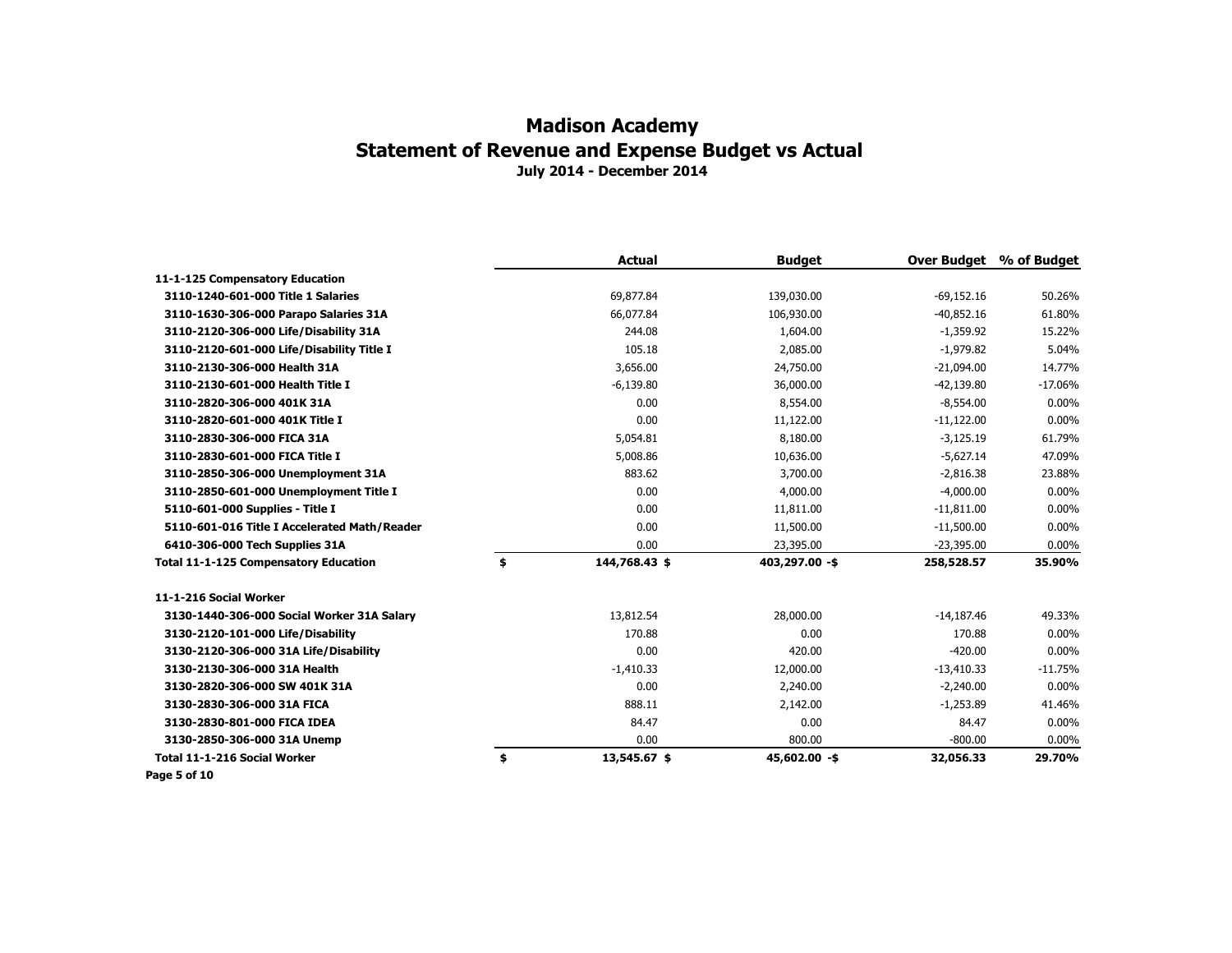|                                              | <b>Actual</b>       | Budget          | Over Budget   | % of Budget |
|----------------------------------------------|---------------------|-----------------|---------------|-------------|
| 11-1-221 Improvement of Instruction          |                     |                 |               |             |
| 3220-101-000 Tuition Reimbursement           | 2,775.00            | 10,855.00       | $-8,080.00$   | 25.56%      |
| 3220-762-013 Teacher Mentoring               | 5,421.25            | 4,151.00        | 1,270.25      | 130.60%     |
| Total 11-1-221 Improvement of Instruction    | \$<br>8,196.25 \$   | $15,006.00 - $$ | 6,809.75      | 54.62%      |
| 11-1-227 Student Services                    |                     |                 |               |             |
| 5110-101-000 Testing                         | 7,823.60            | 12,000.00       | $-4,176.40$   | 65.20%      |
| <b>Total 11-1-227 Student Services</b>       | \$<br>7,823.60 \$   | $12,000.00 - $$ | 4,176.40      | 65.20%      |
| 11-1-231 General Administration              |                     |                 |               |             |
| 3170-101-000 Attorney                        | 2,554.49            | 8,000.00        | $-5,445.51$   | 31.93%      |
| 3180-101-000 Audit                           | 15,692.00           | 14,475.00       | 1,217.00      | 108.41%     |
| 3190-101-000 Board Secretary                 | 535.25              | 1,450.00        | $-914.75$     | 36.91%      |
| 3510-101-000 Advertising                     | 7,298.42            | 18,000.00       | $-10,701.58$  | 40.55%      |
| 7910-101-000 Background                      | 640.00              | 1,000.00        | $-360.00$     | 64.00%      |
| <b>Total 11-1-231 General Administration</b> | \$<br>26,720.16 \$  | 42,925.00 -\$   | 16,204.84     | 62.25%      |
| 11-1-232 Exec. Administration                |                     |                 |               |             |
| 3190-101-000 Purchased ESP Management Fees   | 119,039.10          | 511,094.00      | -392,054.90   | 23.29%      |
| 3190-101-001 Bay Mills Fees                  | 53,814.97           | 183,328.00      | $-129,513.03$ | 29.35%      |
| Total 11-1-232 Exec. Administration          | \$<br>172,854.07 \$ | 694,422.00 -\$  | 521,567.93    | 24.89%      |
| Page 6 of 10                                 |                     |                 |               |             |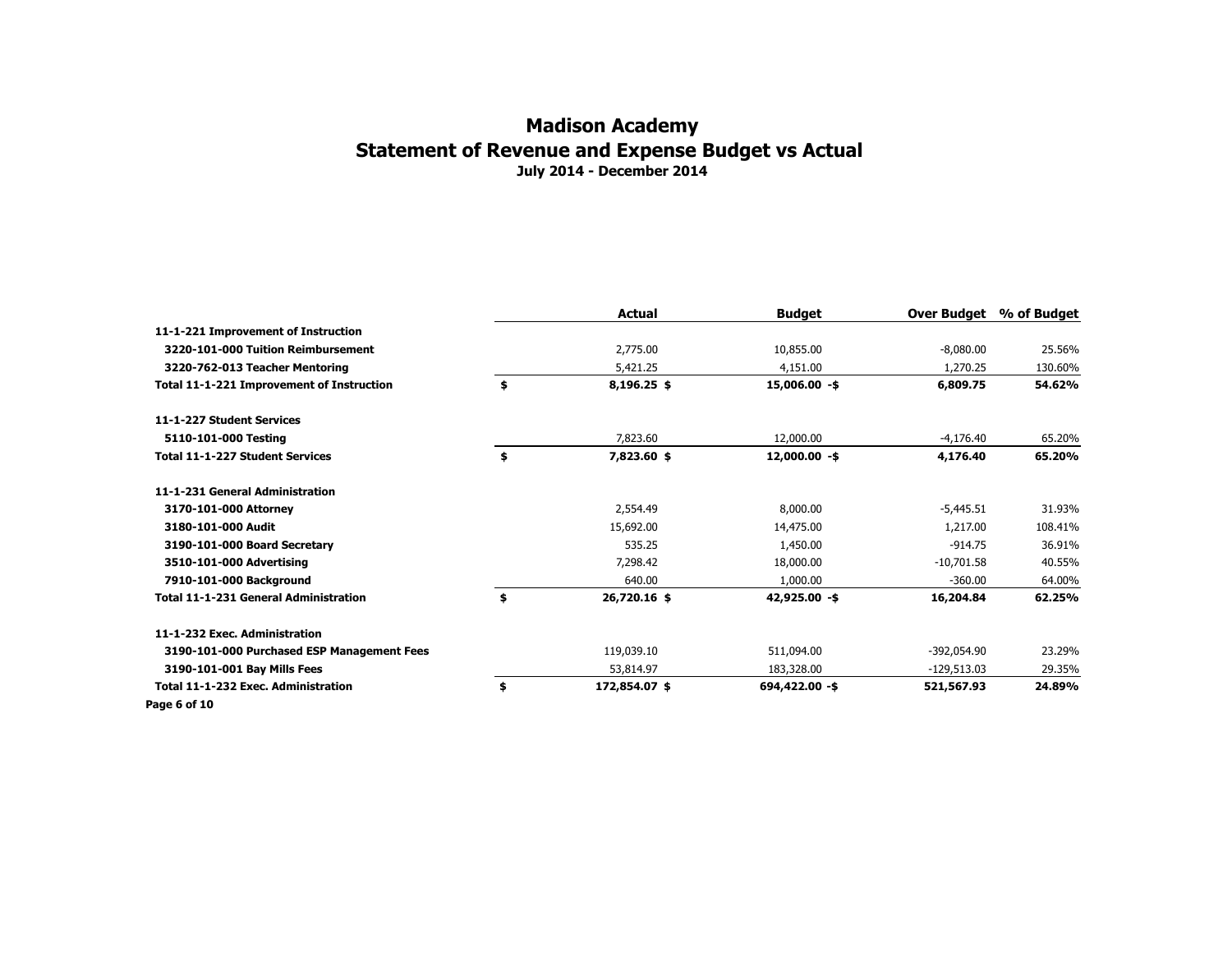|                                              | Actual              | <b>Budget</b>  | Over Budget   | % of Budget |
|----------------------------------------------|---------------------|----------------|---------------|-------------|
| 11-1-241 School Administration               |                     |                |               |             |
| 3150-1190-101-000 Principal & Admin Salaries | 139,688.66          | 268,198.00     | $-128,509.34$ | 52.08%      |
| 3150-2120-101-000 Life/Disability            | 1,765.14            | 4,023.00       | $-2,257.86$   | 43.88%      |
| 3150-2130-101-000 Health                     | 3,144,33            | 46,000,00      | $-42.855.67$  | 6.84%       |
| 3150-2820-101-000 401K                       | 0.00                | 12,649.00      | $-12,649.00$  | $0.00\%$    |
| 3150-2830-101-000 FICA                       | 10,297.97           | 20,517.00      | $-10,219.03$  | 50.19%      |
| 3150-2840-101-000 WC                         | 0.00                | 1,341.00       | $-1,341.00$   | $0.00\%$    |
| 3150-2850-101-000 Unemployment               | 0.00                | 8,500.00       | $-8,500.00$   | $0.00\%$    |
| 3220-101-000 Workshops                       | 550.29              | 5,000.00       | $-4,449.71$   | 11.01%      |
| 3430-101-000 Postage                         | 2,396.27            | 3,500.00       | $-1,103.73$   | 68.46%      |
| 3610-101-000 Copying                         | 6,900.38            | 18,000.00      | $-11,099.62$  | 38.34%      |
| 5910-101-000 Office Supplies                 | 3,238.88            | 5,000.00       | $-1,761.12$   | 64.78%      |
| 5910-101-001 Paper Supply                    | 3,060.39            | 4,000.00       | $-939.61$     | 76.51%      |
| 7410-101-000 Dues/Fees                       | 99.00               | 5,000.00       | $-4,901.00$   | 1.98%       |
| 7910-101-000 Miscellaneous                   | 613.90              | 2,000.00       | $-1,386.10$   | 30.70%      |
| <b>Total 11-1-241 School Administration</b>  | \$<br>171,755.21 \$ | 403,728.00 -\$ | 231,972.79    | 42.54%      |
| 11-1-259 Other Business Service              |                     |                |               |             |
| 3920-101-000 General Insurance               | 10,622.20           | 31,000.00      | $-20,377.80$  | 34.27%      |
| 7410-101-000 Bank Fees                       | 295.00              | 1,000.00       | $-705.00$     | 29.50%      |
| 7410-101-001 Loan Fees                       | 200.00              | 0.00           | 200.00        | $0.00\%$    |
| <b>Total 11-1-259 Other Business Service</b> | \$<br>11,117.20 \$  | 32,000.00 -\$  | 20,882.80     | 34.74%      |
| Page 7 of 10                                 |                     |                |               |             |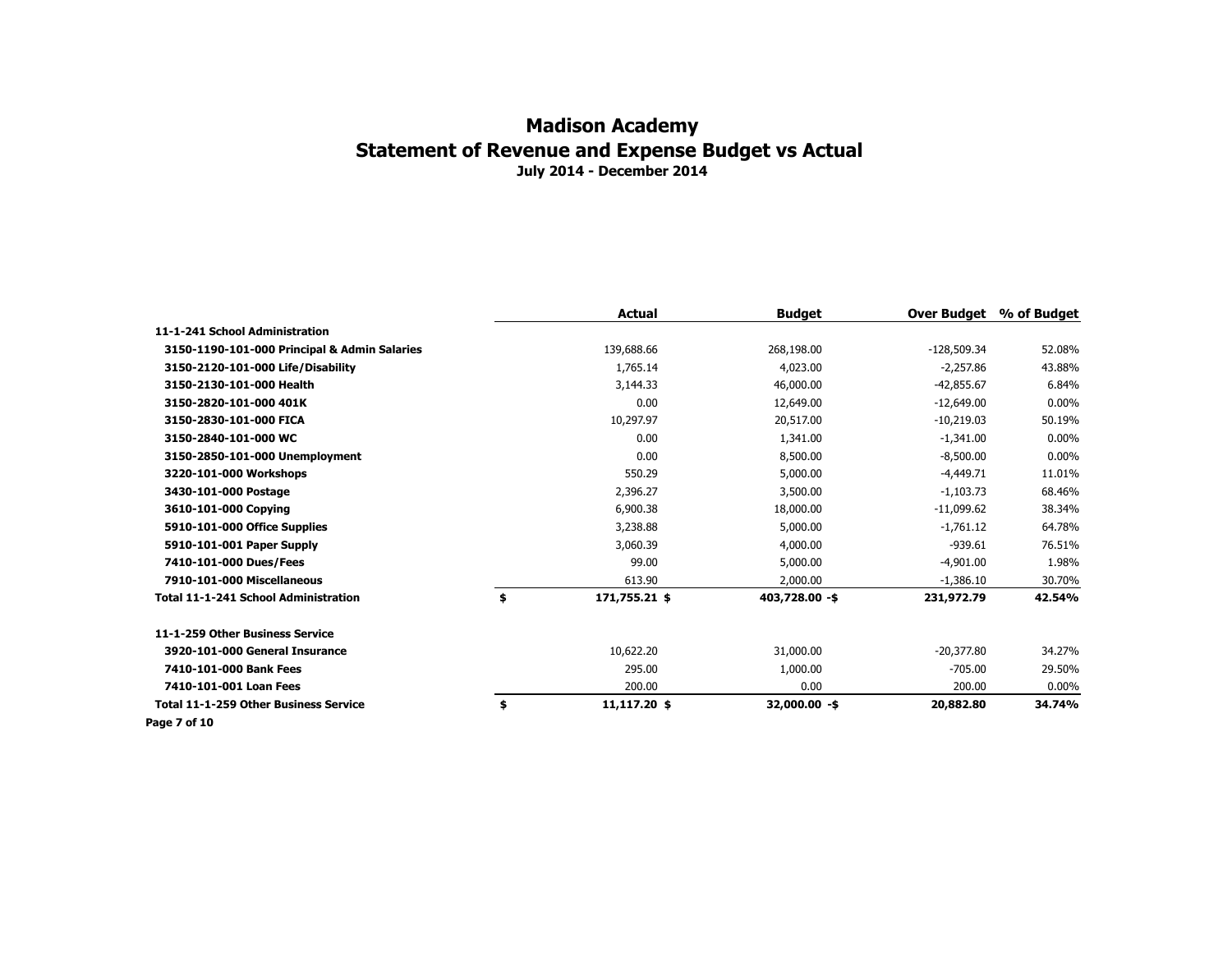|                                                    | <b>Actual</b>       | <b>Budget</b>  |              | Over Budget % of Budget |
|----------------------------------------------------|---------------------|----------------|--------------|-------------------------|
| 11-1-261 Operations & Maintenance                  |                     |                |              |                         |
| 3150-1640-101-000 Janitor Salaries                 | 7,874.35            | 6,750.00       | 1,124.35     | 116.66%                 |
| 3150-1660-306-000 Security Salaries                | 0.00                | 27,000.00      | $-27,000.00$ | 0.00%                   |
| 3150-2120-101-000 Life/Disability                  | 205.56              | 101.00         | 104.56       | 203.52%                 |
| 3150-2120-306-000 Life/Disability                  | 0.00                | 405.00         | $-405.00$    | 0.00%                   |
| 3150-2130-101-000 Health                           | $-1,484.19$         | 3,300.00       | $-4,784.19$  | $-44.98%$               |
| 3150-2130-306-000 31A Health                       | 0.00                | 6,375.00       | $-6,375.00$  | 0.00%                   |
| 3150-2820-101-000 401K                             | 0.00                | 540.00         | $-540.00$    | $0.00\%$                |
| 3150-2820-306-000 31A 401K                         | 0.00                | 2,160.00       | $-2,160.00$  | 0.00%                   |
| 3150-2830-101-000 FICA                             | 556.99              | 516.00         | 40.99        | 107.94%                 |
| 3150-2830-306-000 31A FICA                         | 0.00                | 2,066.00       | $-2,066.00$  | 0.00%                   |
| 3150-2840-101-000 WC                               | 0.00                | 34.00          | $-34.00$     | $0.00\%$                |
| 3150-2850-101-000 Unemployment Comp                | 120.71              | 2,400.00       | $-2,279.29$  | 5.03%                   |
| 3190-101-000 Cleaning                              | 43,900.00           | 91,000.00      | $-47,100.00$ | 48.24%                  |
| 3410-101-000 Telephone                             | 3,505.21            | 6,000.00       | $-2,494.79$  | 58.42%                  |
| 3490-101-000 Internet                              | 4,895.05            | 8,000.00       | $-3,104.95$  | 61.19%                  |
| 3830-101-000 Water/Sewer                           | 32,296.86           | 20,000.00      | 12,296.86    | 161.48%                 |
| 3840-101-000 Waste                                 | 4,877.23            | 8,500.00       | $-3,622.77$  | 57.38%                  |
| 3890-101-000 Security                              | 3,050.17            | 5,000.00       | $-1,949.83$  | 61.00%                  |
| 4110-101-000 Building Repairs & Maintenance        | 17,327.92           | 12,000.00      | 5,327.92     | 144.40%                 |
| 4110-101-000 Lawn/Snow                             | 27,450.00           | 40,000.00      | $-12,550.00$ | 68.63%                  |
| 4120-101-000 Equipment Repairs & Maintenance       | 30,863.60           | 7,000.00       | 23,863.60    | 440.91%                 |
| 4140-101-000 Tech Software & Supplies              | 377.95              | 2,500.00       | $-2,122.05$  | 15.12%                  |
| 4140-101-001 Web Tech Contracts                    | 7,779.75            | 1,500.00       | 6,279.75     | 518.65%                 |
| 4140-101-003 SRSD Contracts                        | 3,983.00            | 8,000.00       | $-4,017.00$  | 49.79%                  |
| 4190-101-000 HVAC Repair & Maint.                  | 10,775.00           | 14,000.00      | $-3,225.00$  | 76.96%                  |
| 4910-101-000 Tech Repair & Maint.                  | 8,360.48            | 35,750.00      | $-27,389.52$ | 23.39%                  |
| 5510-101-000 Gas                                   | 6,271.65            | 45,000.00      | $-38,728.35$ | 13.94%                  |
| 5520-101-000 Electric                              | 26,441.63           | 65,500.00      | $-39,058.37$ | 40.37%                  |
| 5990-101-000 Janitorial Supplies                   | 9,398.11            | 20,000.00      | $-10,601.89$ | 46.99%                  |
| 6420-101-000 CO- Tech Hardware NonDepreciable      | 25,611.00           | 0.00           | 25,611.00    | $0.00\%$                |
| 6420-101-001 CO-Furniture NonDepreicable           | 6,216.75            | 5,000.00       | 1,216.75     | 124.34%                 |
| 7910-101-000 Miscellaneous                         | 1,959.30            | 5,000.00       | $-3,040.70$  | 39.19%                  |
| <b>Total 11-1-261 Operations &amp; Maintenance</b> | \$<br>282,614.08 \$ | 451,397.00 -\$ | 168,782.92   | 62.61%                  |
|                                                    |                     |                |              |                         |

**Page 8 of 10**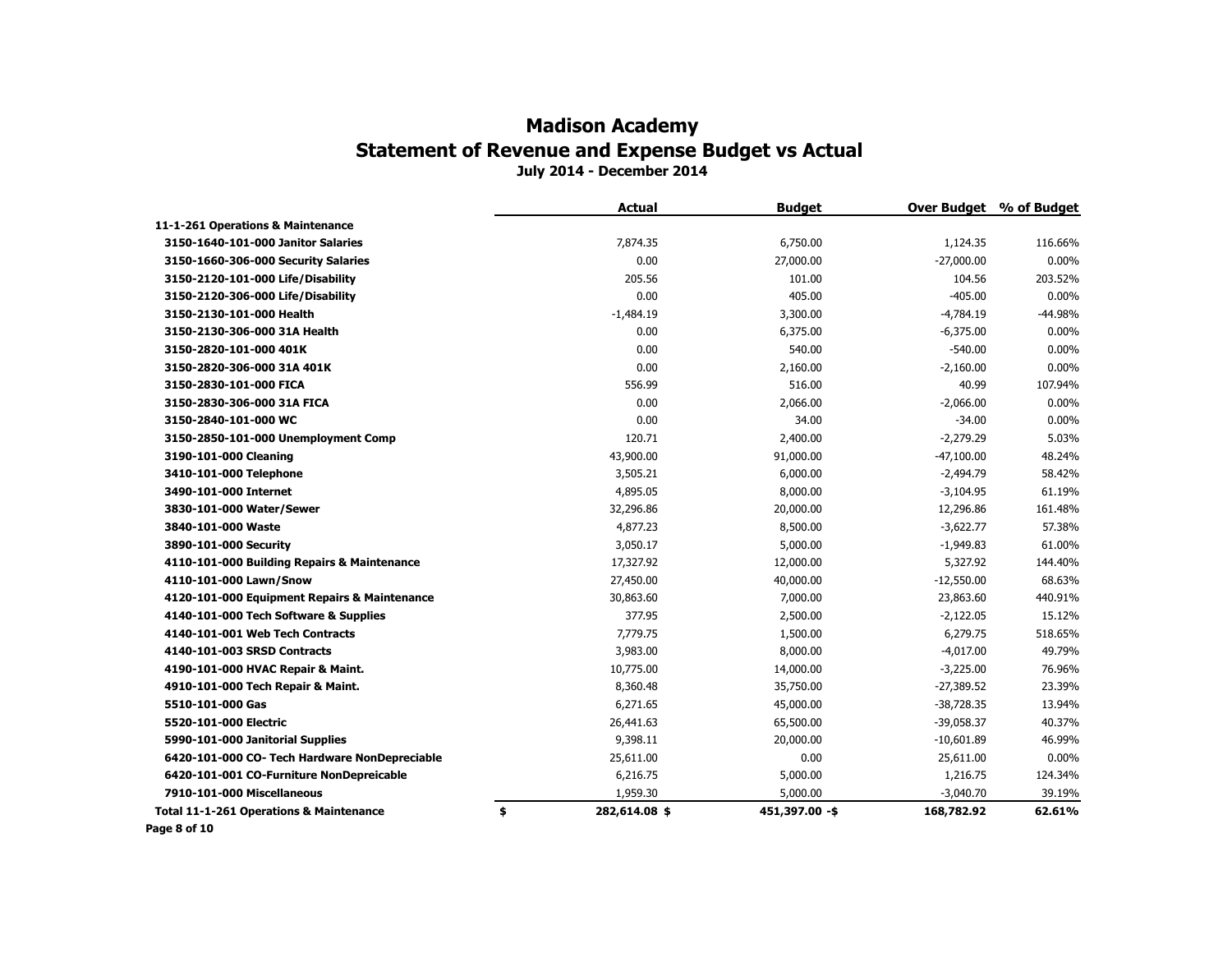|                                         | Actual             | <b>Budget</b>   | Over Budget  | % of Budget |
|-----------------------------------------|--------------------|-----------------|--------------|-------------|
| 11-1-271 Transportation                 |                    |                 |              |             |
| 7910-101-000 Transportation             | 69,945.00          | 150,000.00      | $-80,055.00$ | 46.63%      |
| Total 11-1-271 Transportation           | \$<br>69,945.00 \$ | 150,000.00 -\$  | 80,055.00    | 46.63%      |
| 11-1-289 Support Services               |                    |                 |              |             |
| 7910-101-000 Fund Raising Expense       | 2,216.10           | 0.00            | 2,216.10     | $0.00\%$    |
| 7910-101-002 Field Trip Fees            | 2,525.00           | 10,000.00       | $-7,475.00$  | 25.25%      |
| Total 11-1-289 Support Services         | \$<br>4,741.10 \$  | $10,000.00 - $$ | 5,258.90     | 47.41%      |
| 11-1-351 Afterschool Student Care       |                    |                 |              |             |
| 3190-1630-101-000 Latchkey Wages        | 750.00             | 0.00            | 750.00       | $0.00\%$    |
| 3190-2830-101-000 FICA                  | 57.39              | 0.00            | 57.39        | $0.00\%$    |
| 3190-2850-101-000 Unemployment          | 80.48              | 0.00            | 80.48        | $0.00\%$    |
| Total 11-1-351 Afterschool Student Care | \$<br>887.87 \$    | $0.00$ \$       | 887.87       | $0.00\%$    |
| 11-1-511 Long Term Debt                 |                    |                 |              |             |
| 7150-101-002 GP Lease #3                | 52,610.64          | 87,684.00       | $-35,073.36$ | 60.00%      |
| 7290-101-002 Cash Flow Loan Interest    | 0.00               | 11,000.00       | $-11,000.00$ | $0.00\%$    |
| Total 11-1-511 Long Term Debt           | \$<br>52,610.64 \$ | $98,684.00 - $$ | 46,073.36    | 53.31%      |
| Page 9 of 10                            |                    |                 |              |             |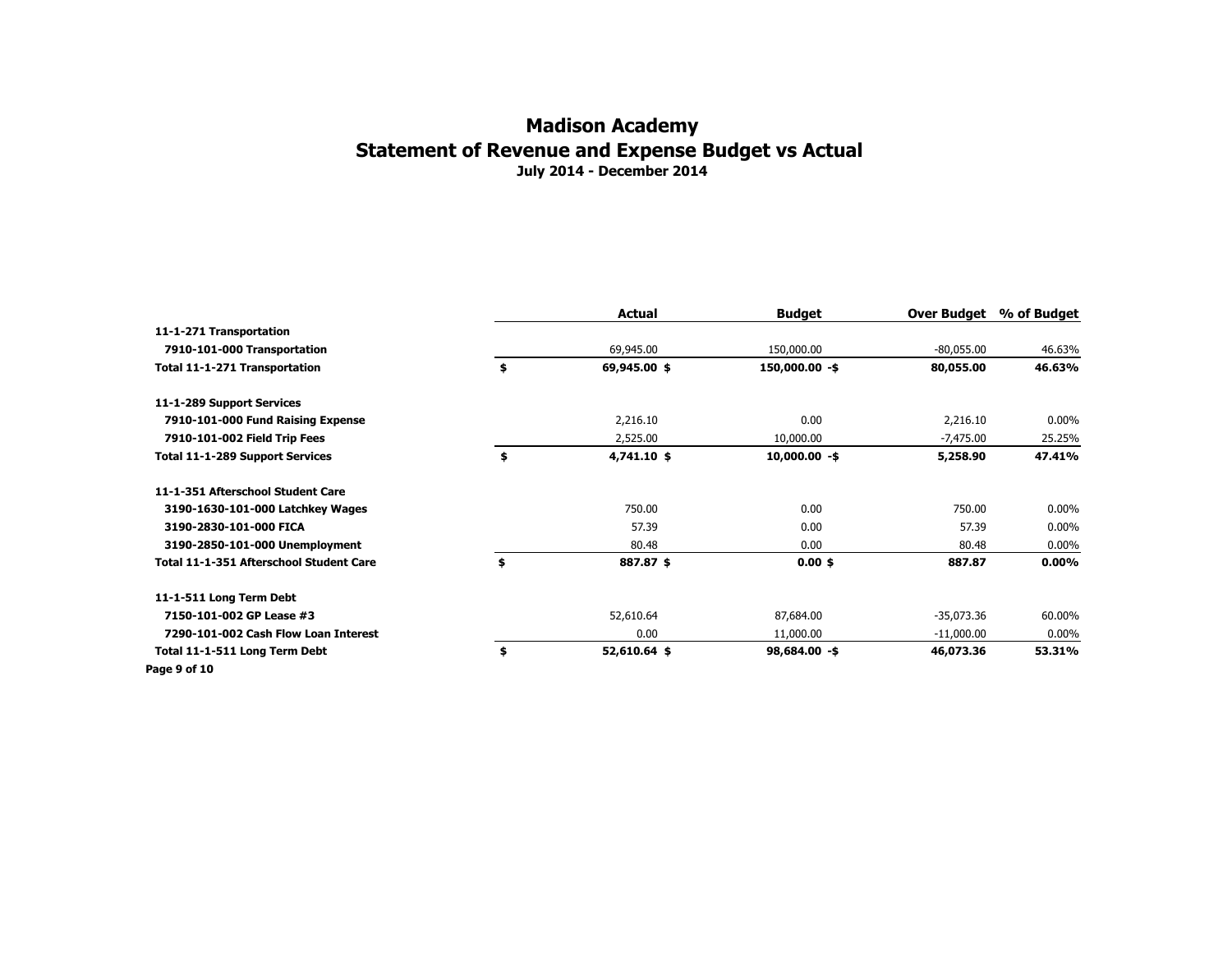#### **July 2014 - December 2014 Madison Academy Statement of Revenue and Expense Budget vs Actual**

|                                          |     | <b>Actual</b>   | <b>Budget</b>      |               | Over Budget % of Budget |
|------------------------------------------|-----|-----------------|--------------------|---------------|-------------------------|
| 21-1-293 Athletics                       |     |                 |                    |               |                         |
| 3190-1560-101-000 Stipends Coaching      |     | 7,500.00        | 12,000.00          | $-4,500.00$   | 62.50%                  |
| 3190-2830-101-000 Athletics FICA         |     | 323.26          | 300.00             | 23.26         | 107.75%                 |
| 3190-2850-101-000 Athletics Unemployment |     | 163.72          | 300.00             | $-136.28$     | 54.57%                  |
| 7410-101-000 Dues and Fees               |     | 5,044.96        | 0.00               | 5,044.96      | $0.00\%$                |
| 7910-101-000 Misc                        |     | 12,837.30       | 31,000.00          | $-18,162.70$  | 41.41%                  |
| Total 21-1-293 Athletics                 | \$  | 25,869.24 \$    | $43,600.00 - $$    | 17,730.76     | 59.33%                  |
| 25-1-297 Lunch                           |     |                 |                    |               |                         |
| 297-5610-850-000 Breakfast               |     | 9,588.50        | 30,000.00          | $-20.411.50$  | 31.96%                  |
| 297-5610-851-000 Lunch                   |     | 37,563.73       | 138,000.00         | $-100,436.27$ | 27.22%                  |
| 3190-1650-101-000 Lunch Aide Salaries    |     | 18,797.94       | 28,200.00          | $-9,402.06$   | 66.66%                  |
| 3190-2830-101-000 FICA                   |     | 1,438.01        | 2,157.00           | $-718.99$     | 66.67%                  |
| 3190-2850-101-000 Unemployment           |     | 940.95          | 1,400.00           | $-459.05$     | 67.21%                  |
| 5990-101-000 Supplies/Materials          |     | 144.90          | 2,000.00           | $-1,855.10$   | 7.25%                   |
| <b>Total 25-1-297 Lunch</b>              | \$  | 68,474.03 \$    | 201,757.00 -\$     | 133,282.97    | 33.94%                  |
| 31-1-511 Debt Service                    |     |                 |                    |               |                         |
| 31-0-611-0000-0000 Op Tr from GF         |     | 572,835.59      | 1,031,533.00       | $-458,697.41$ | 55.53%                  |
| <b>Total 31-1-511 Debt Service</b>       | \$  | 572,835.59 \$   | $1,031,533.00 - $$ | 458,697.41    | 55.53%                  |
| <b>Total Expenses</b>                    |     | 3,032,266.99 \$ | 7,203,811.00 -\$   | 4,171,544.01  | 42.09%                  |
| <b>Net Operating Income</b>              | -\$ | 1,183,189.15 \$ | 55,193.00 -\$      | 1,238,382.15  | $-2143.73%$             |
| B--- 48 -£48                             |     |                 |                    |               |                         |

**Page 10 of 10**